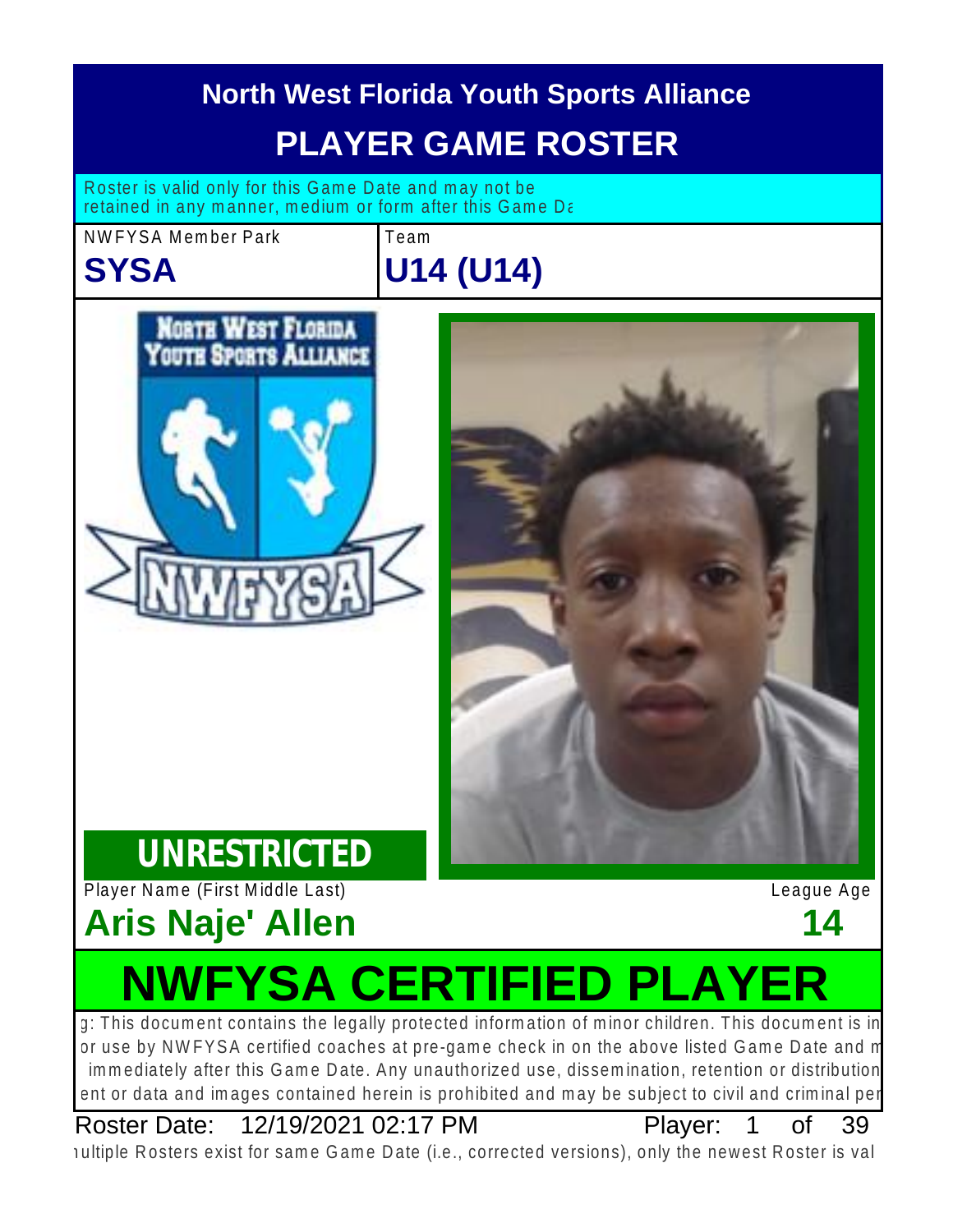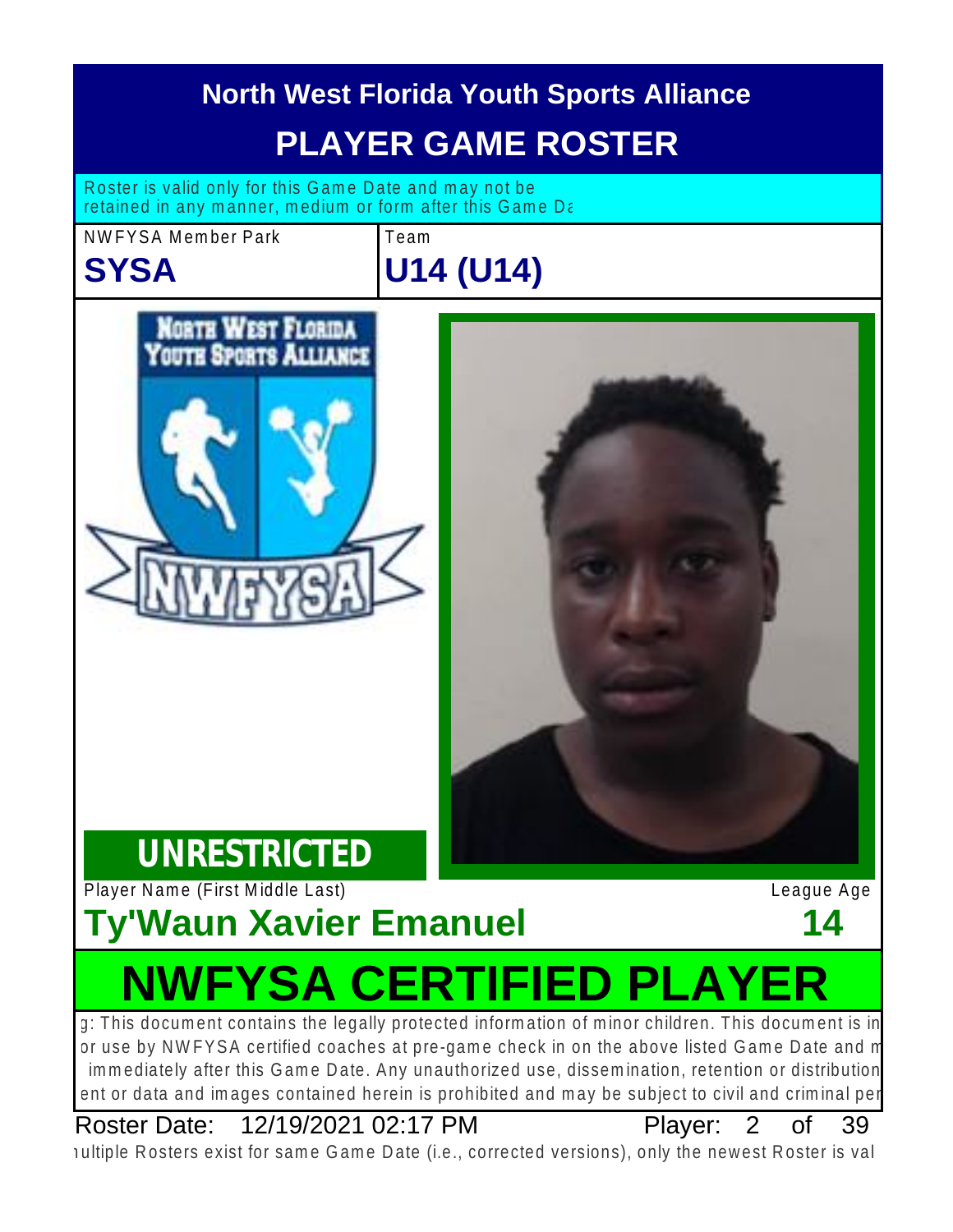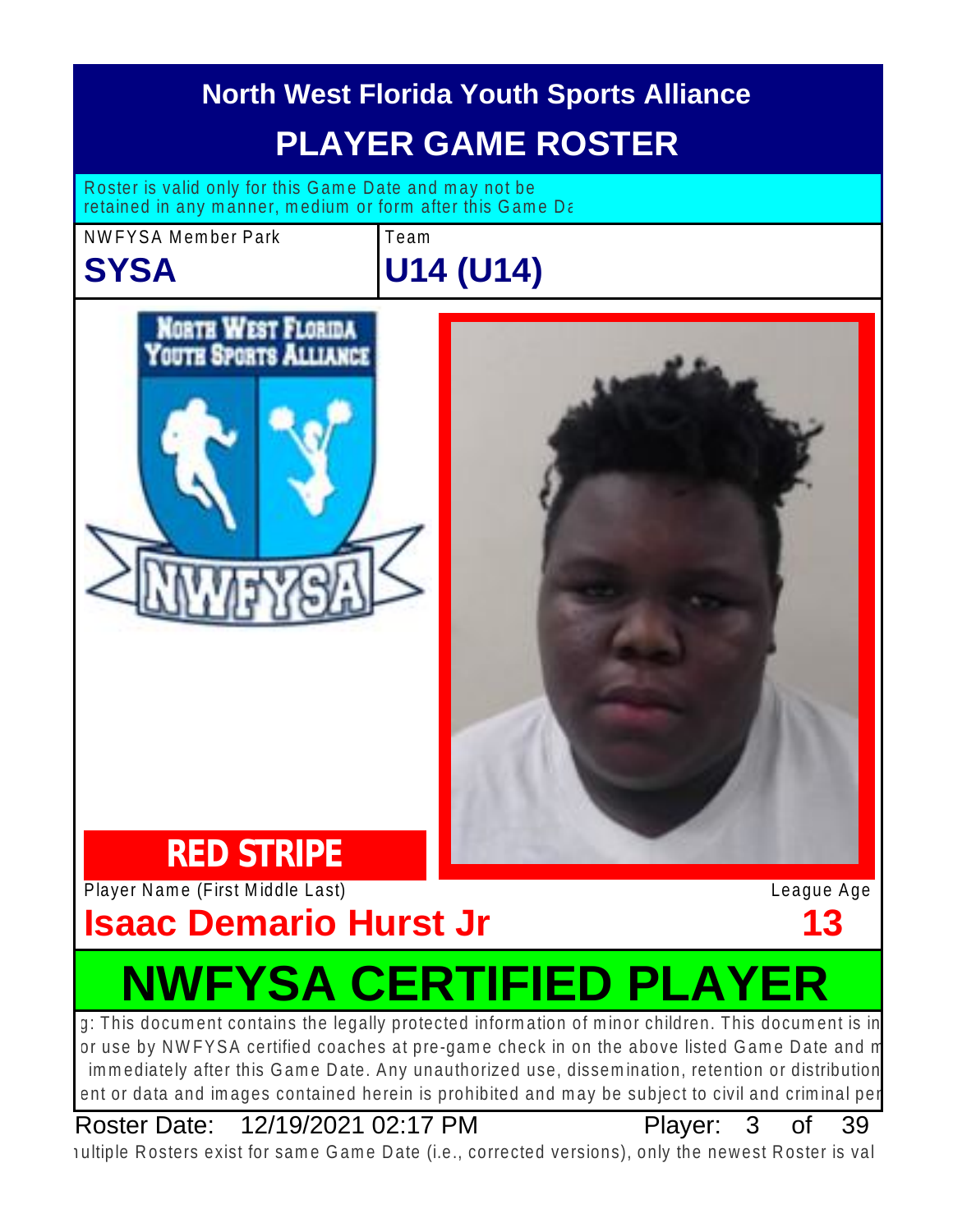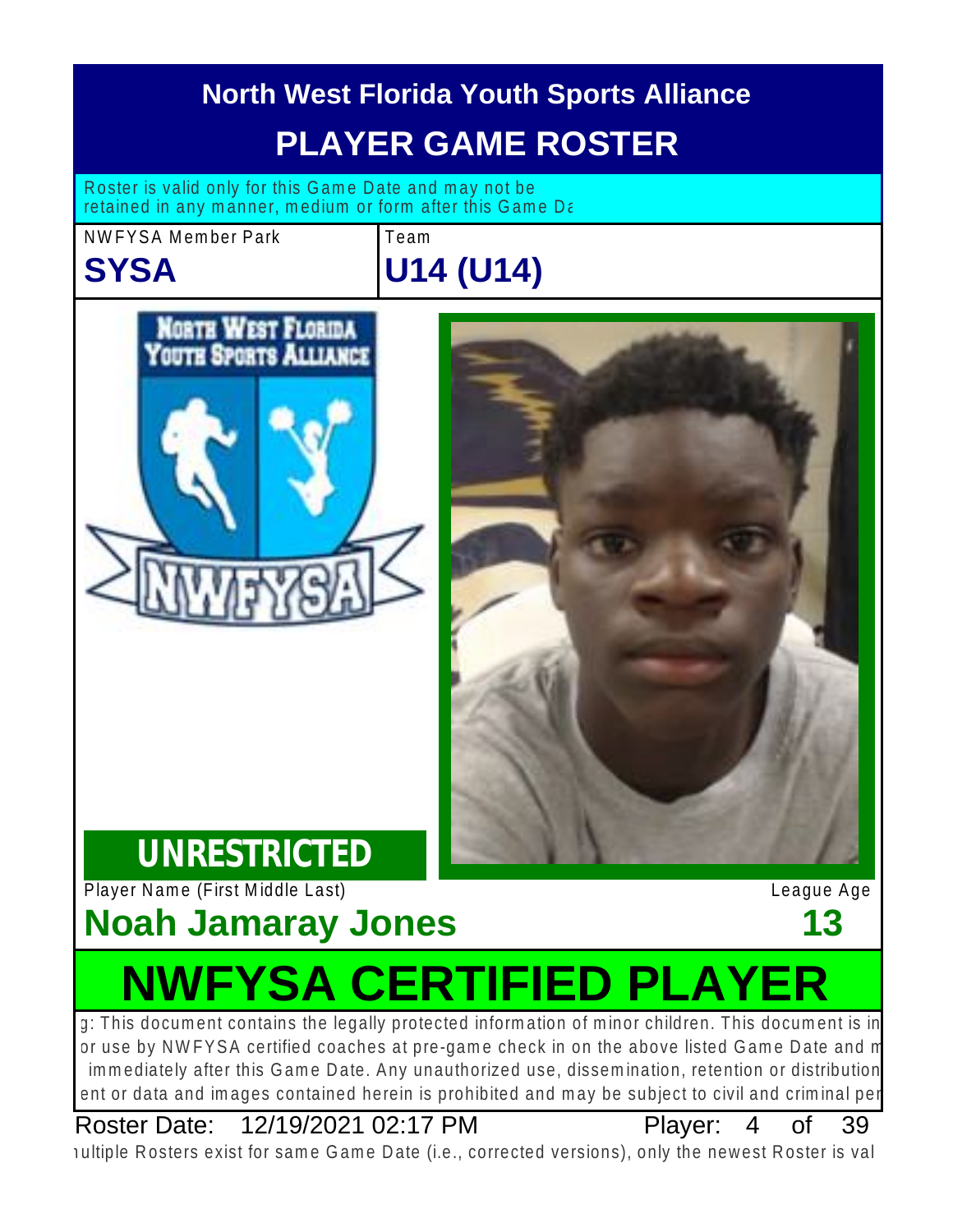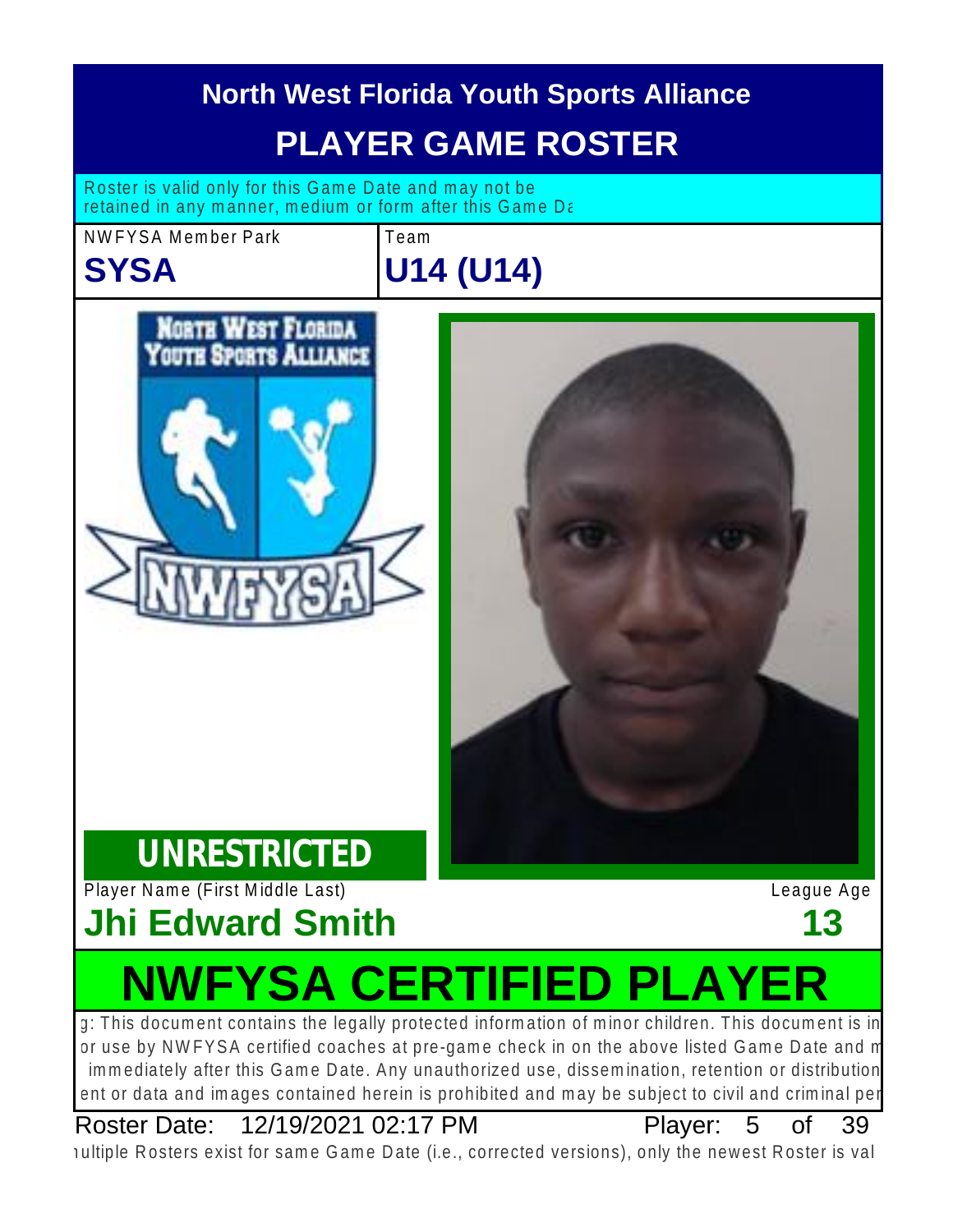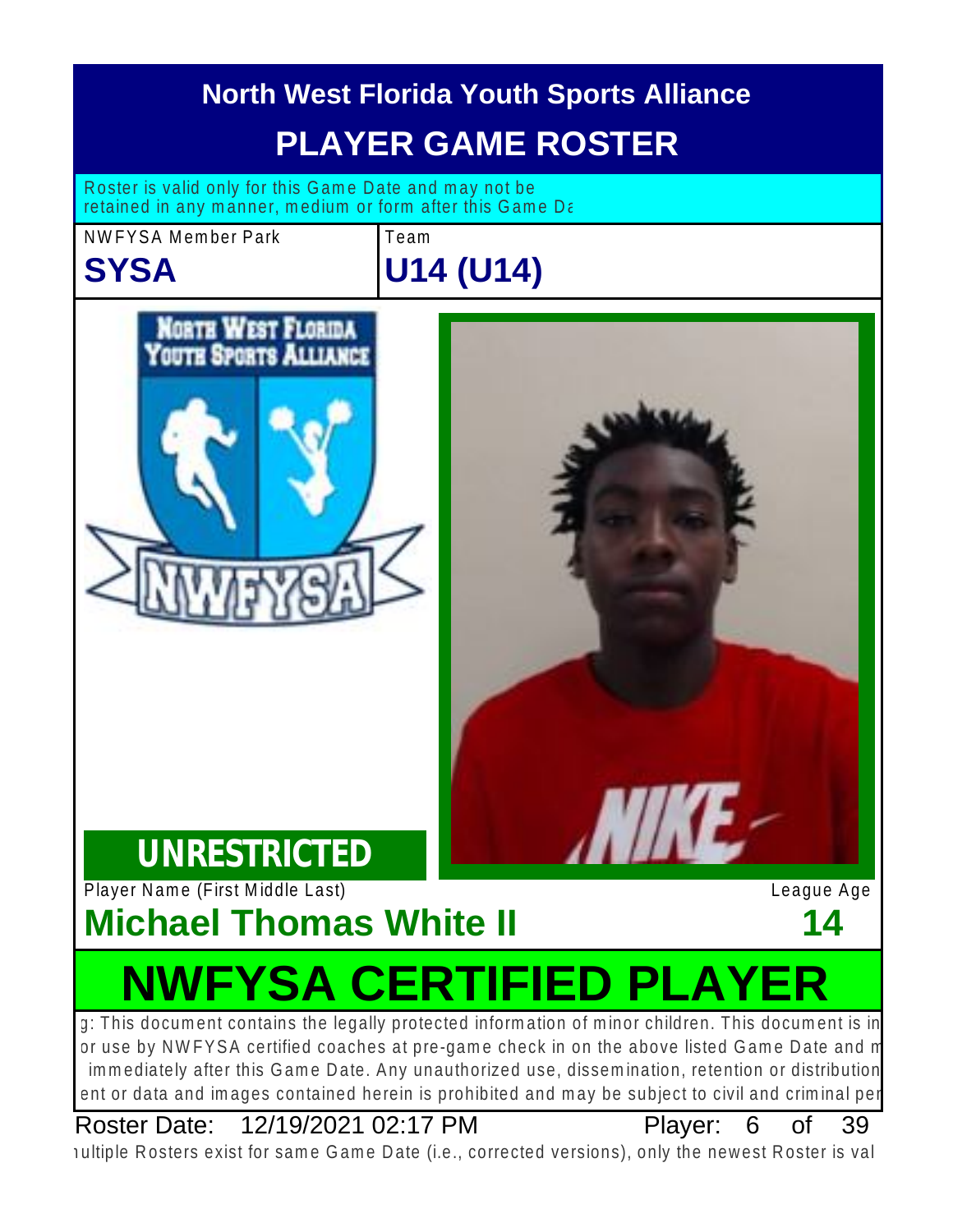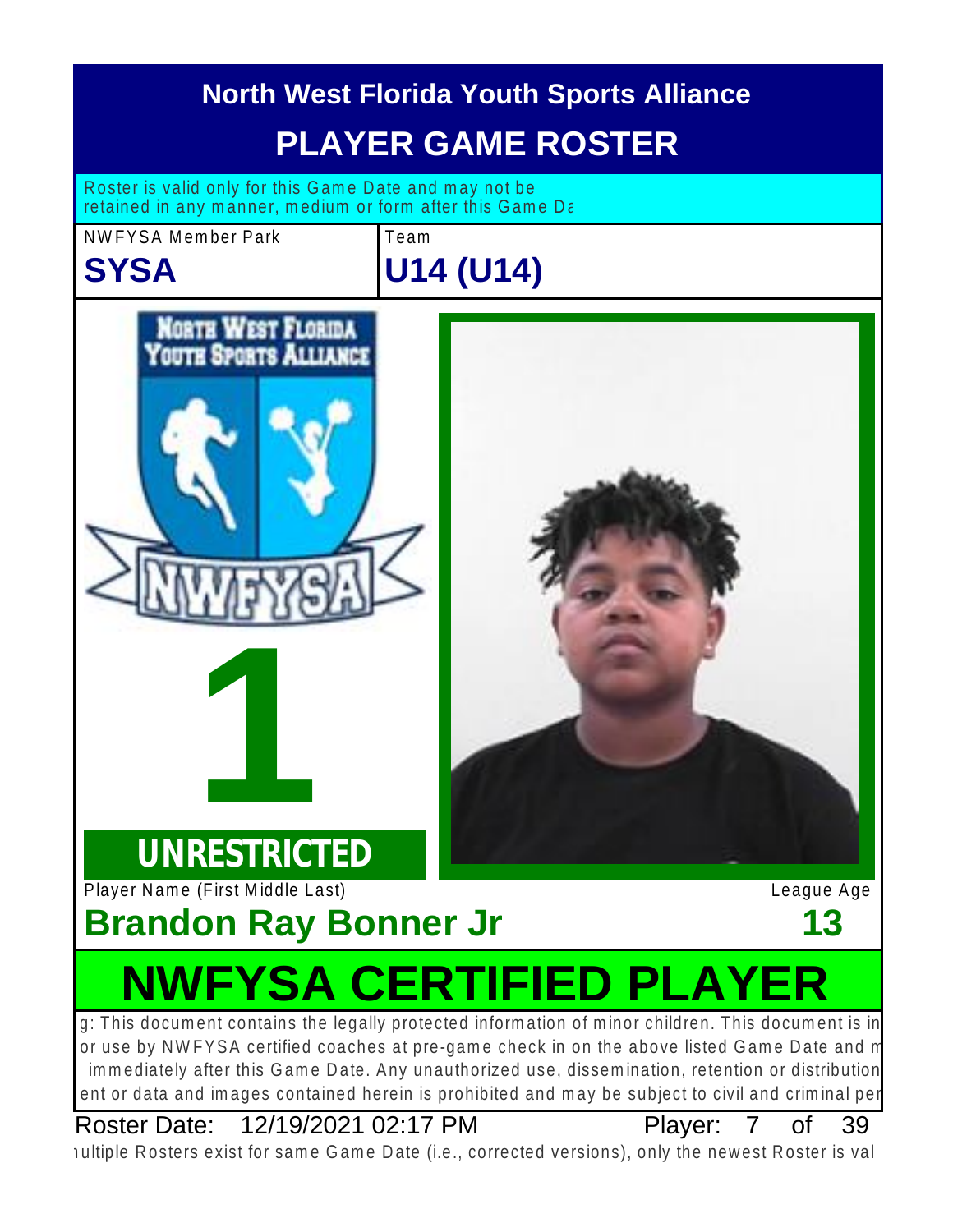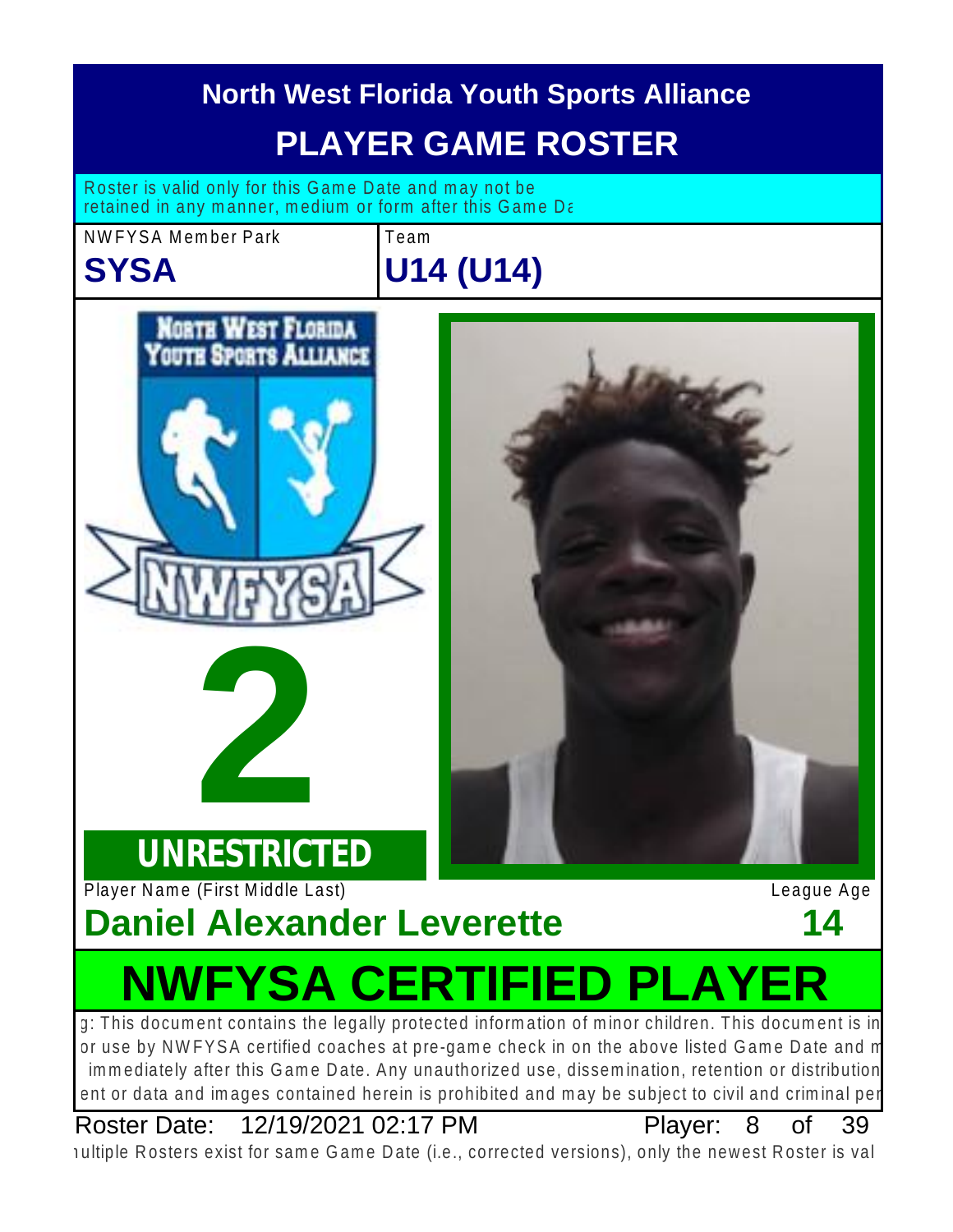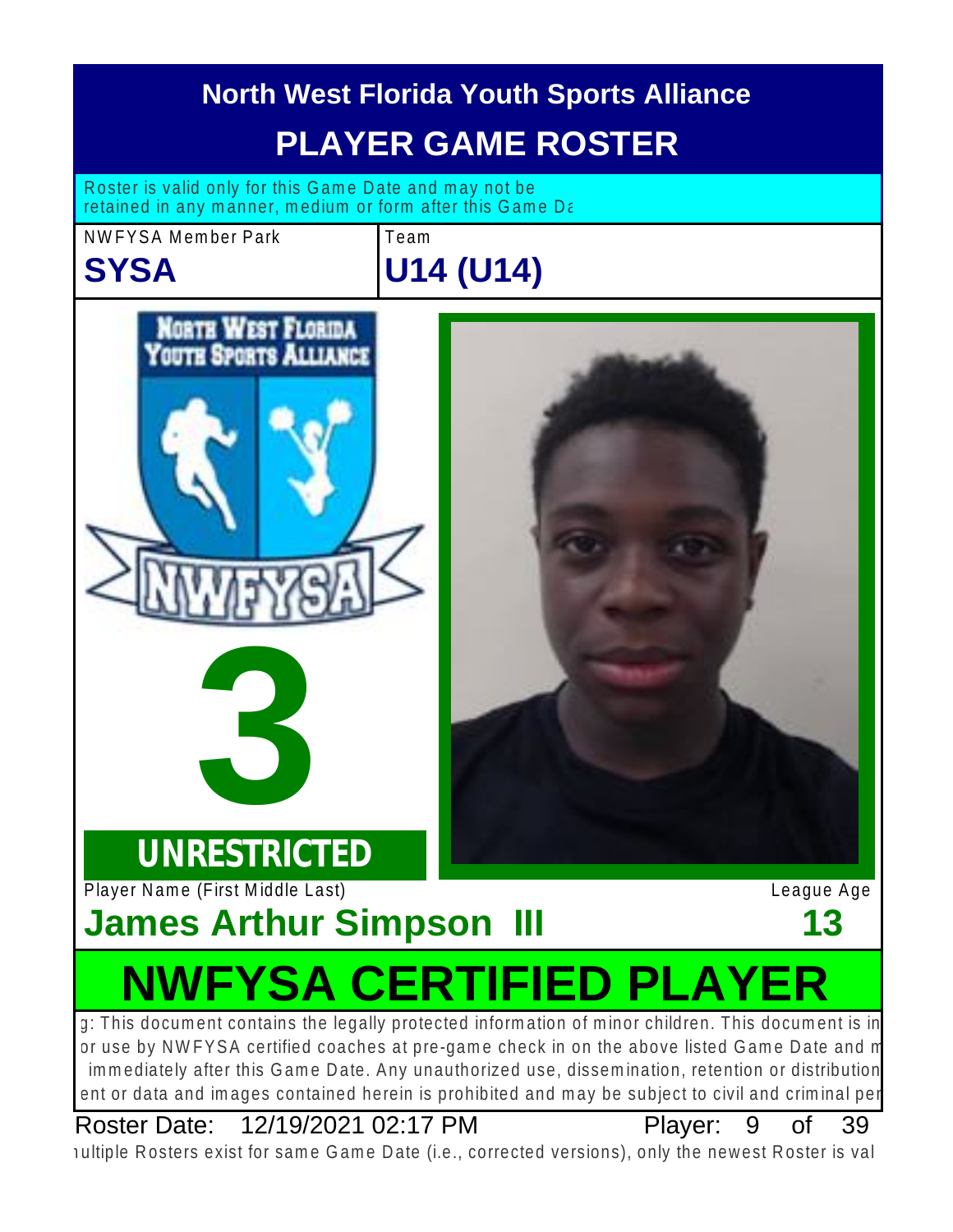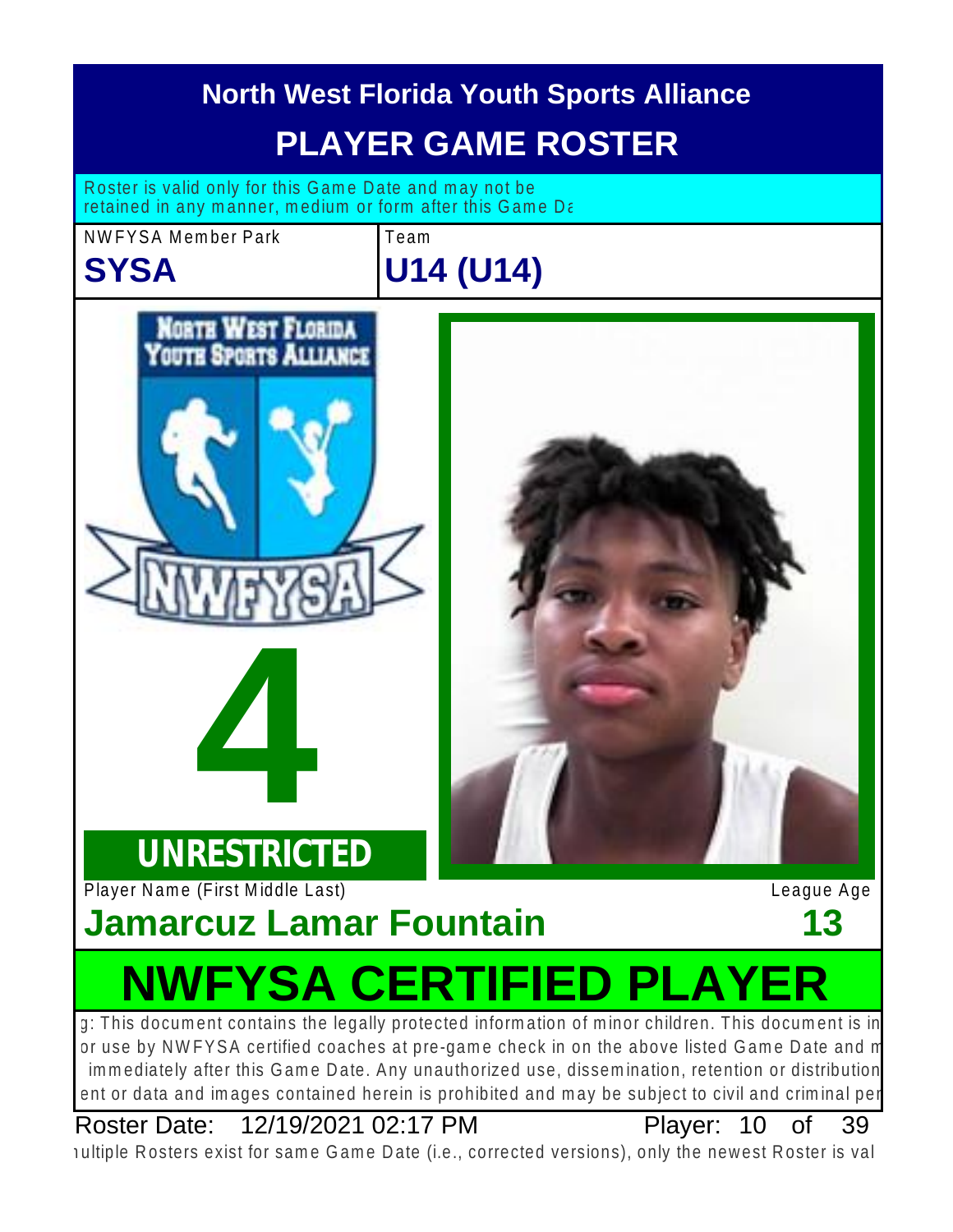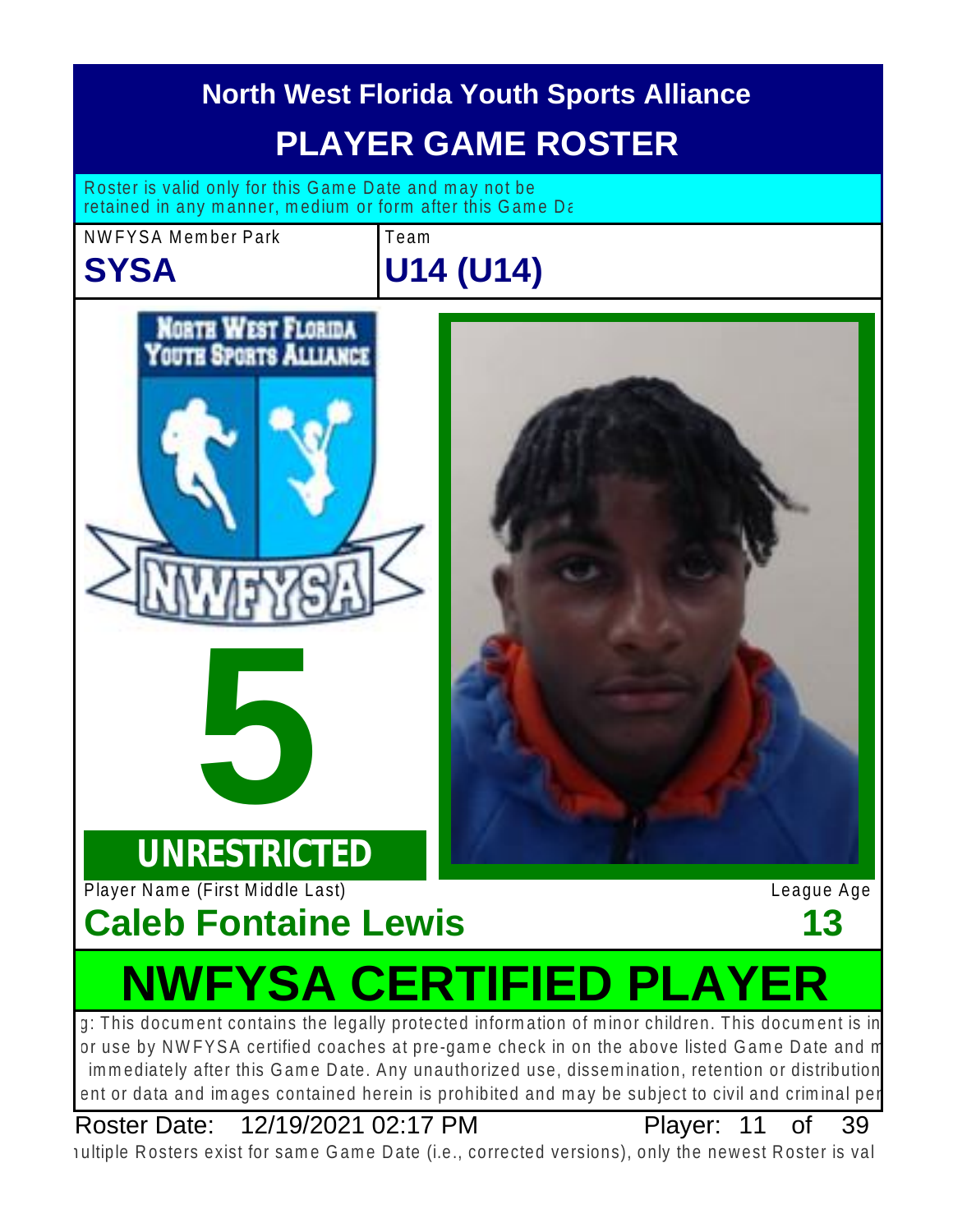

Roster Date: 12/19/2021 02:17 PM Player: 12 of 39

Plaver: 12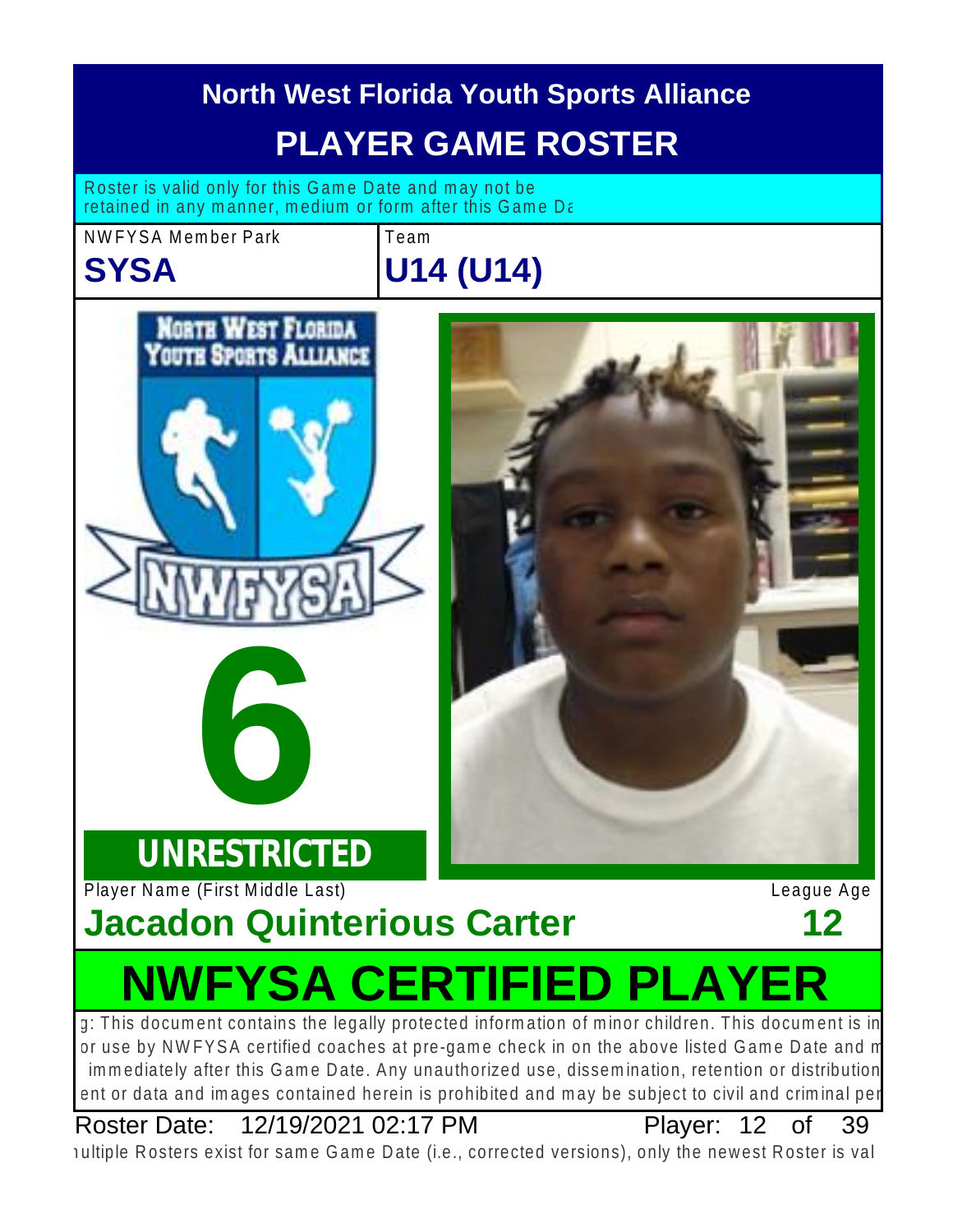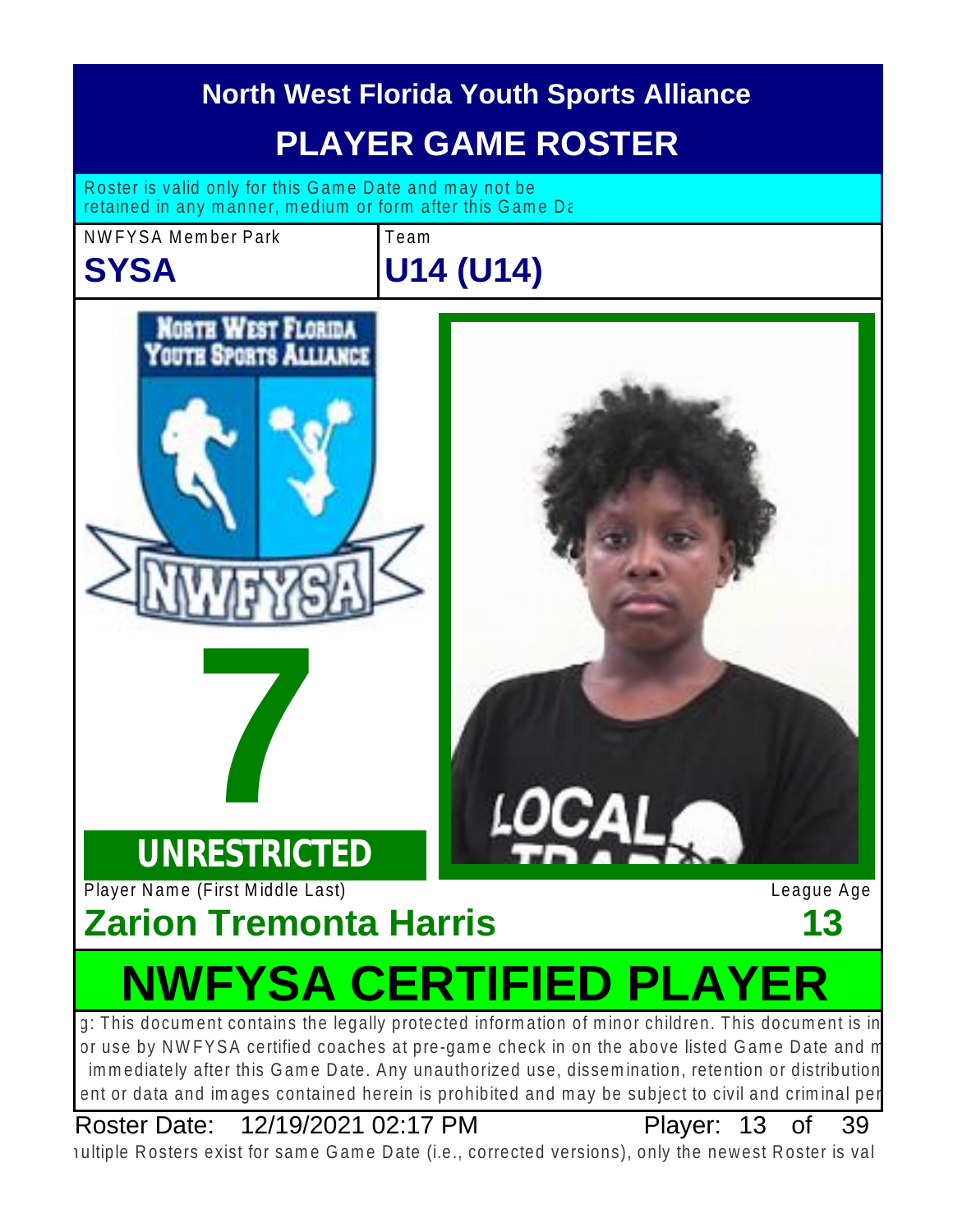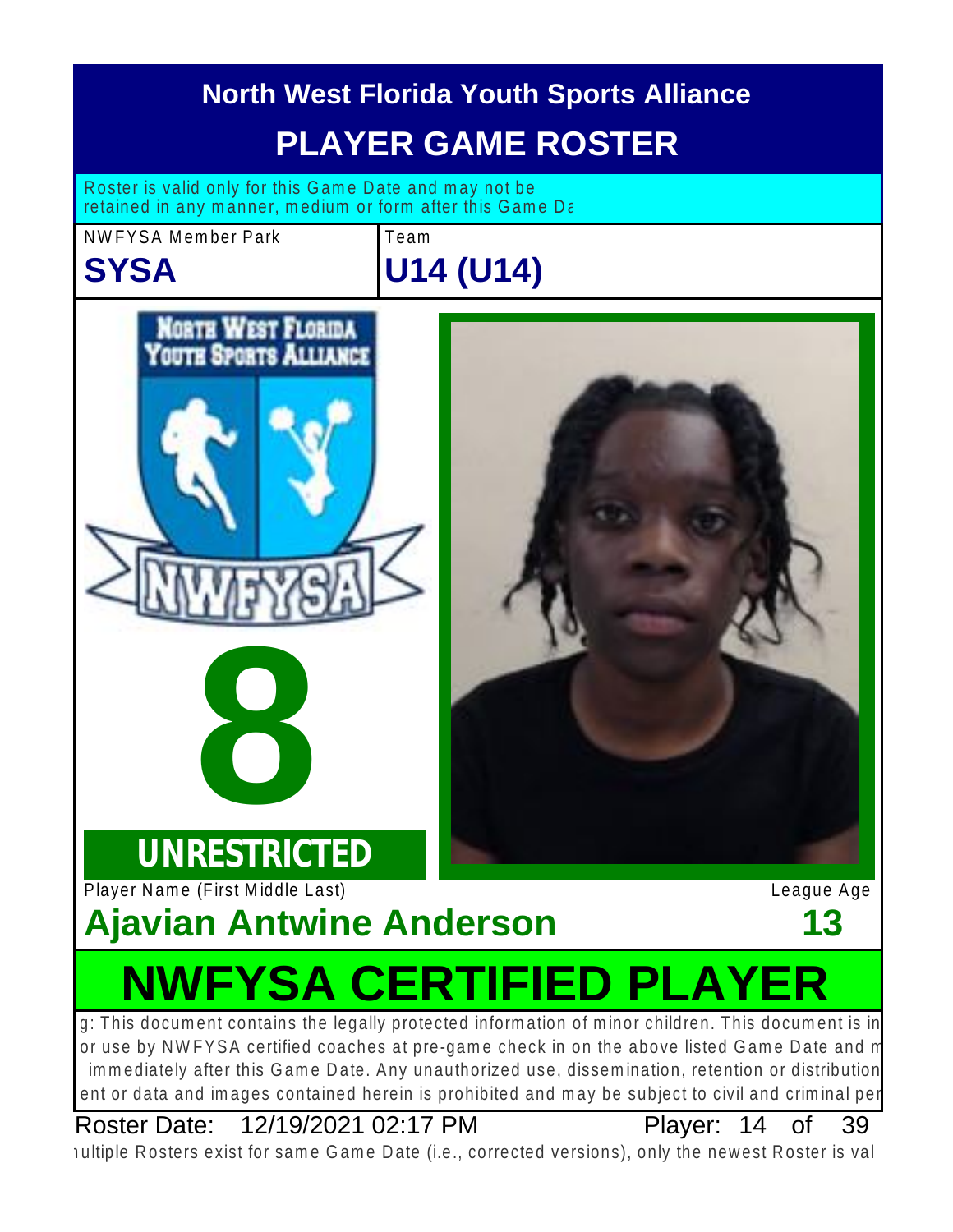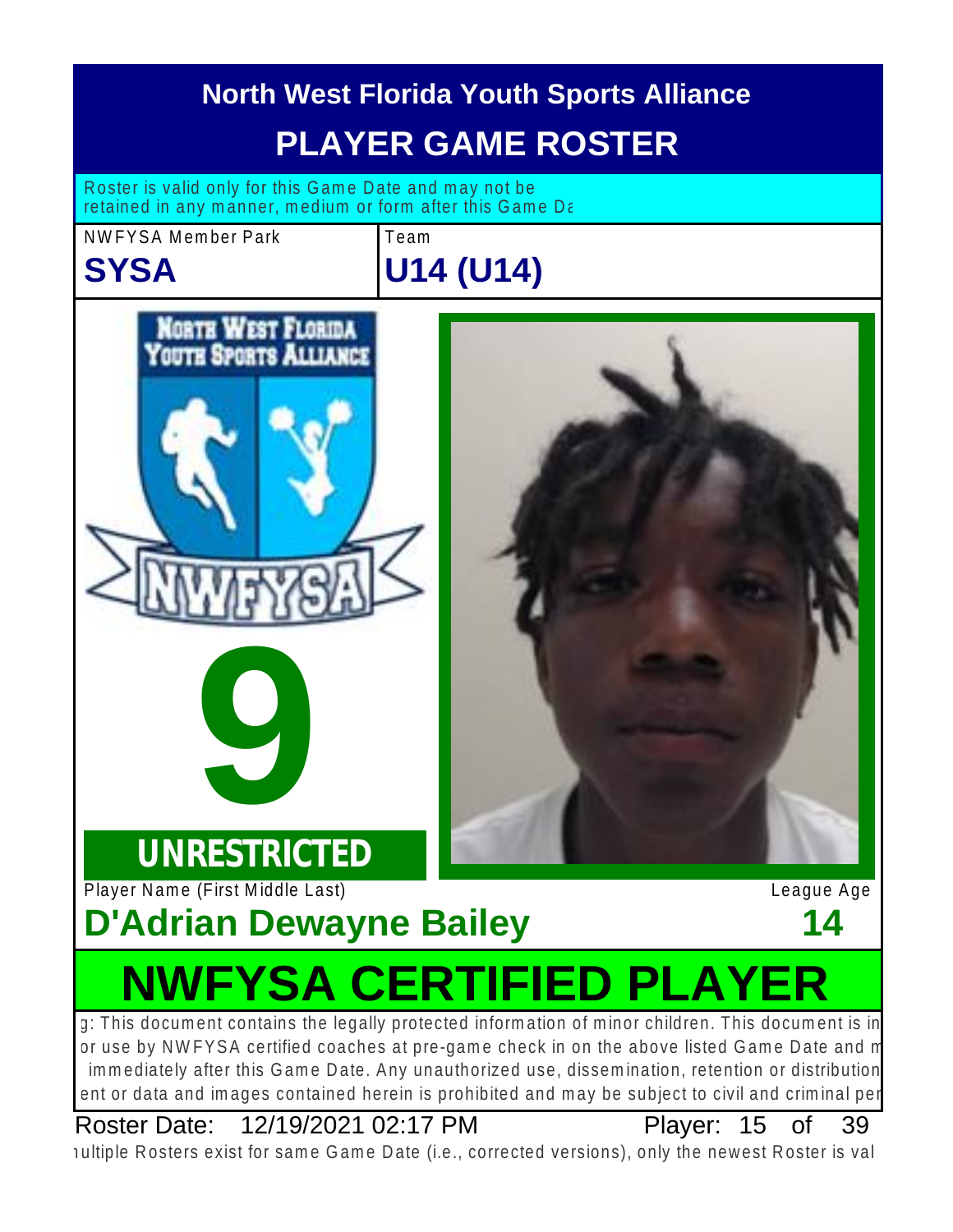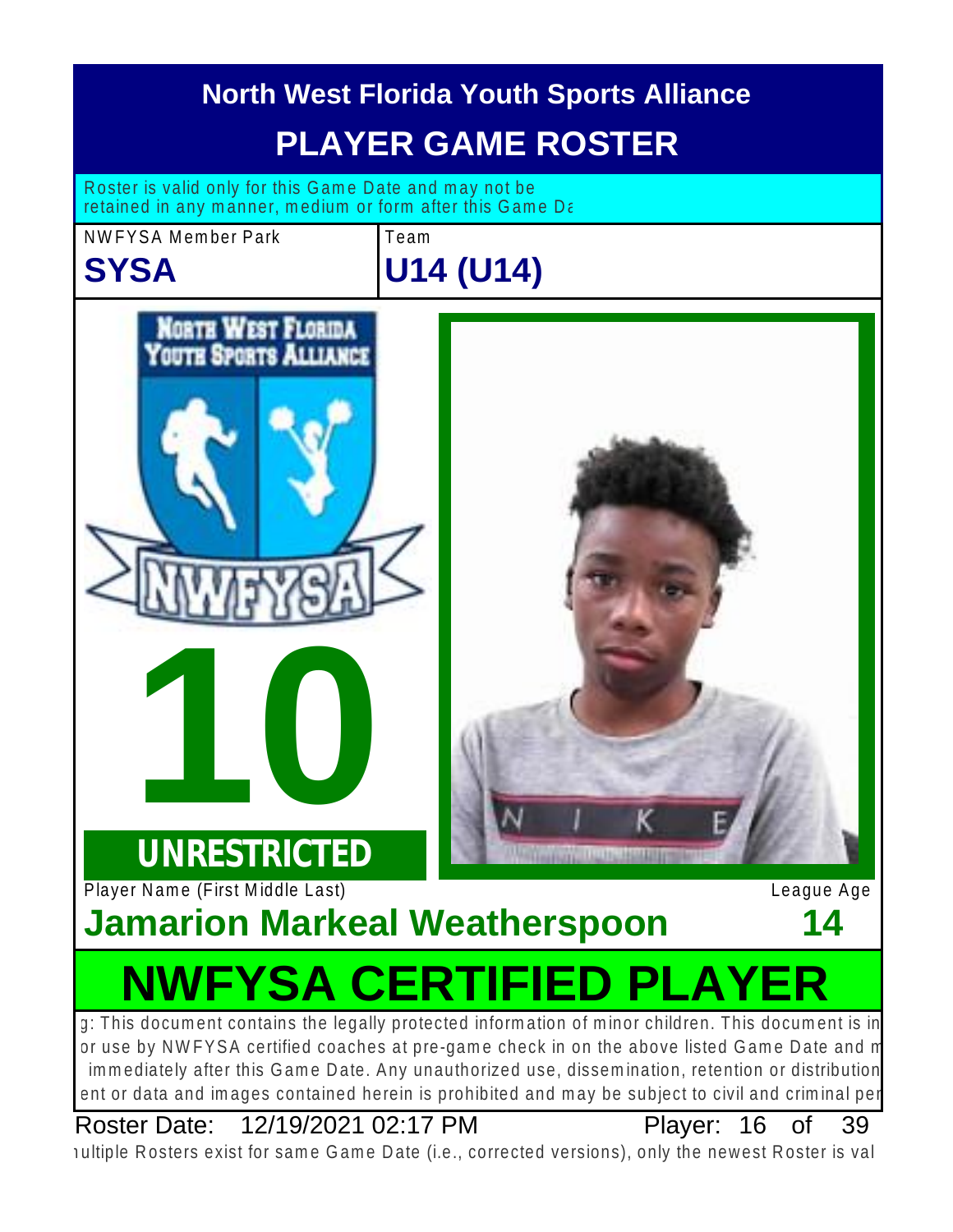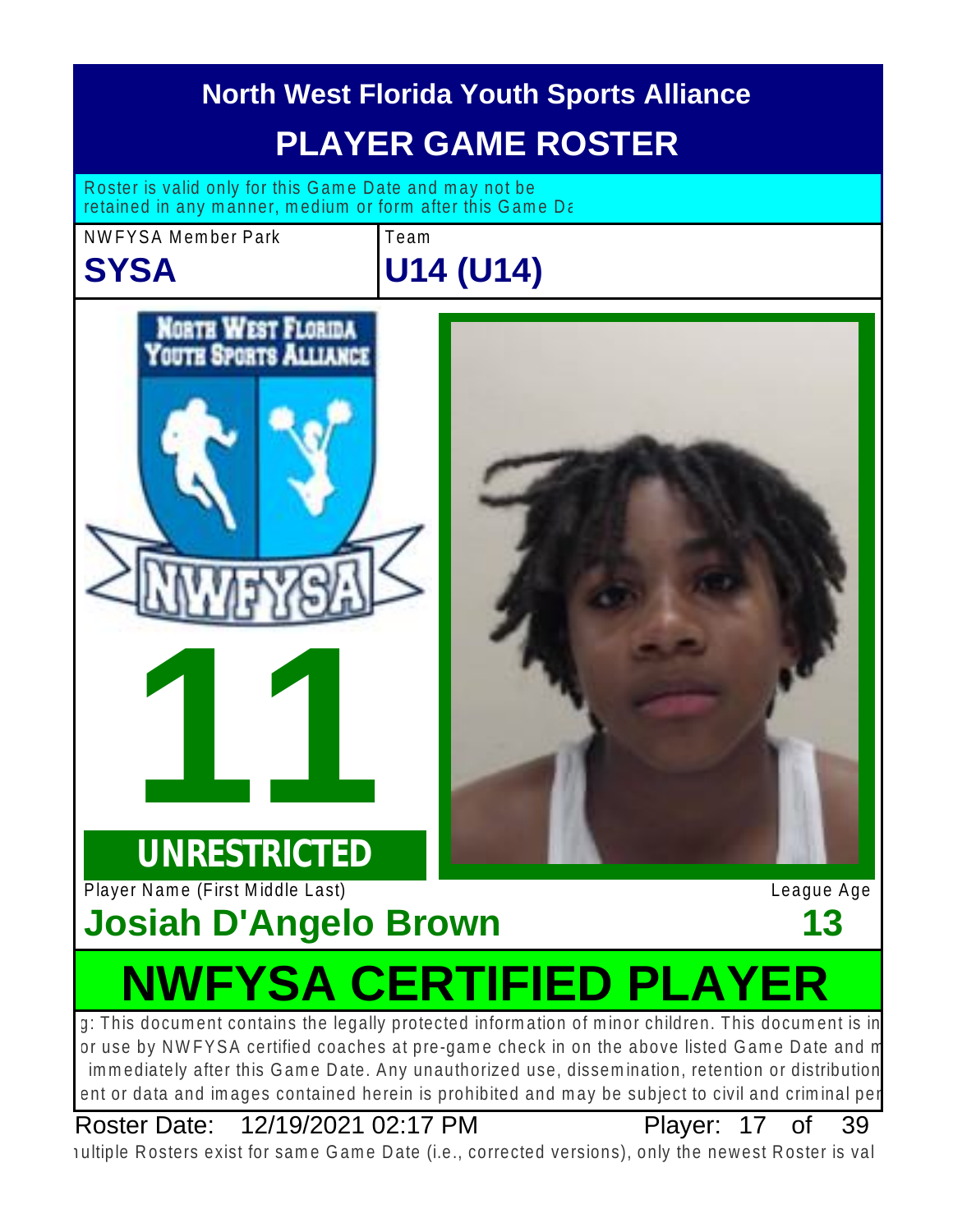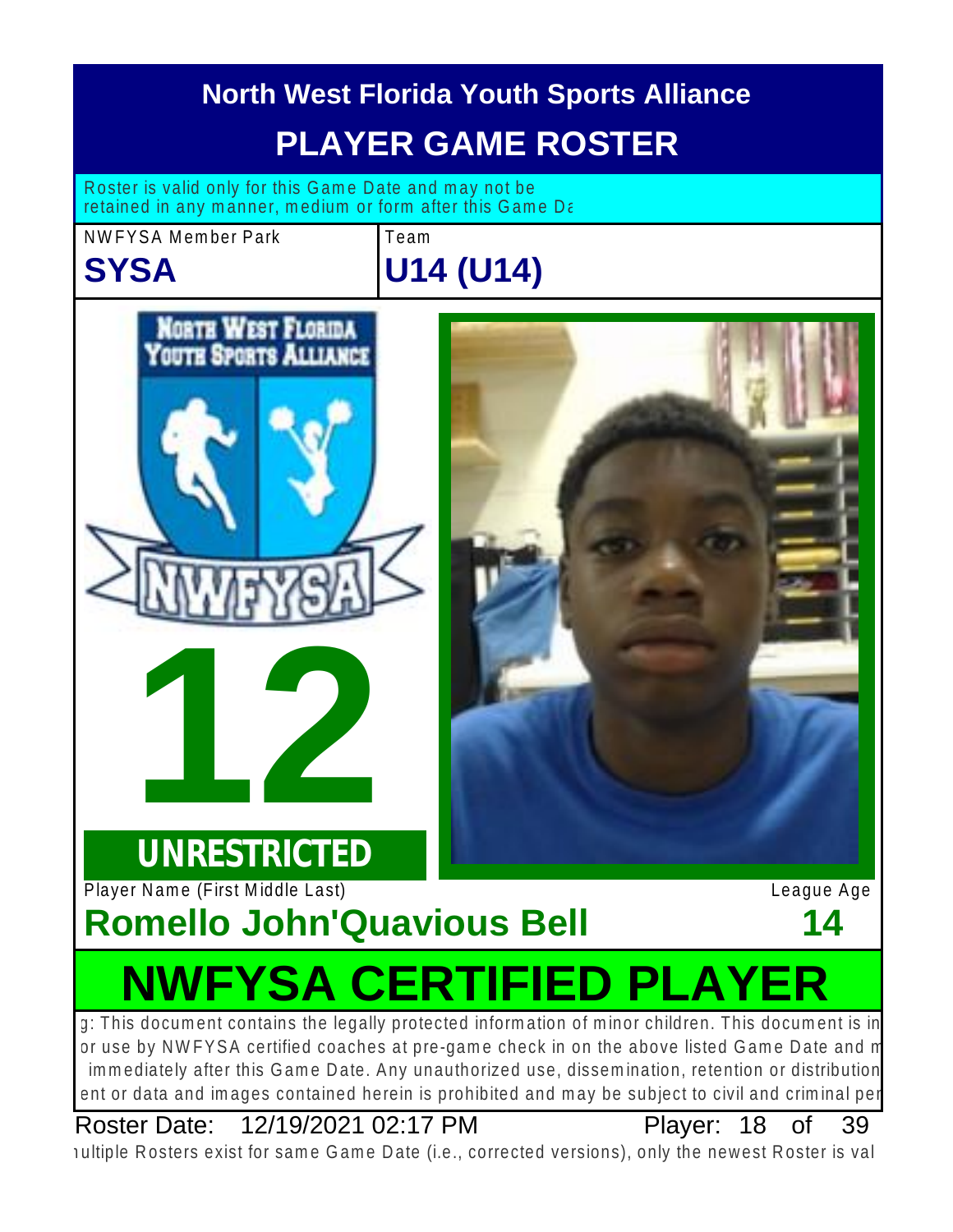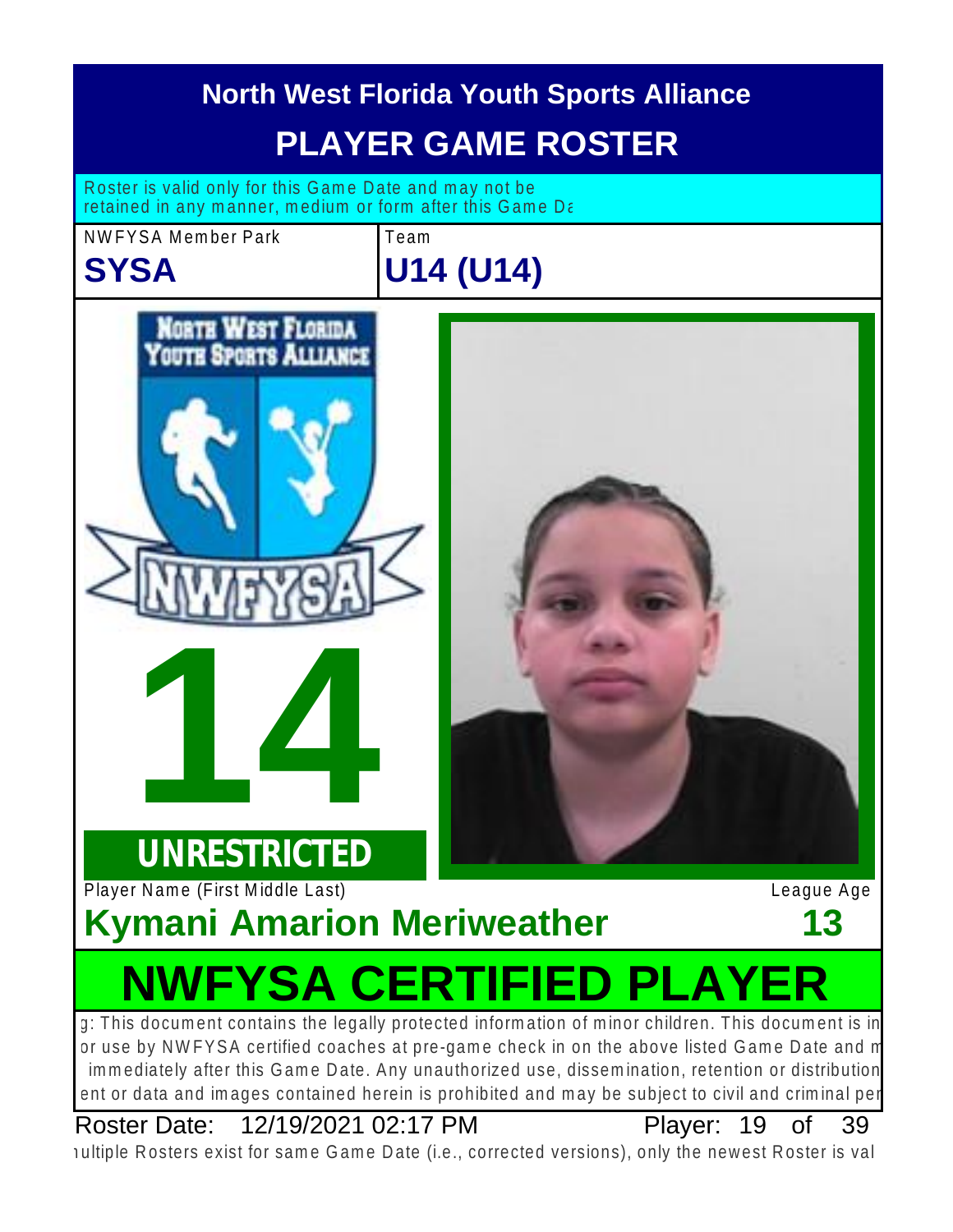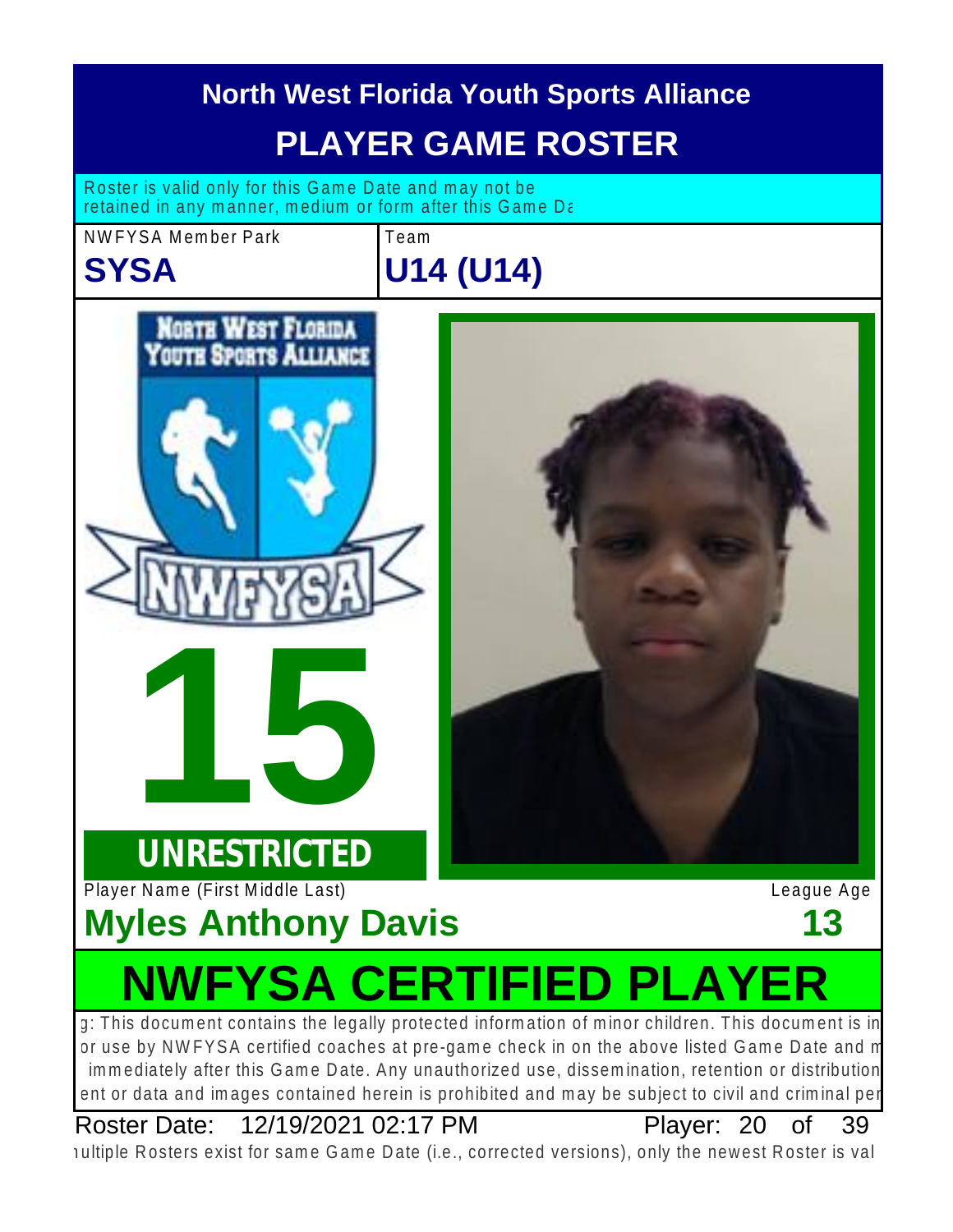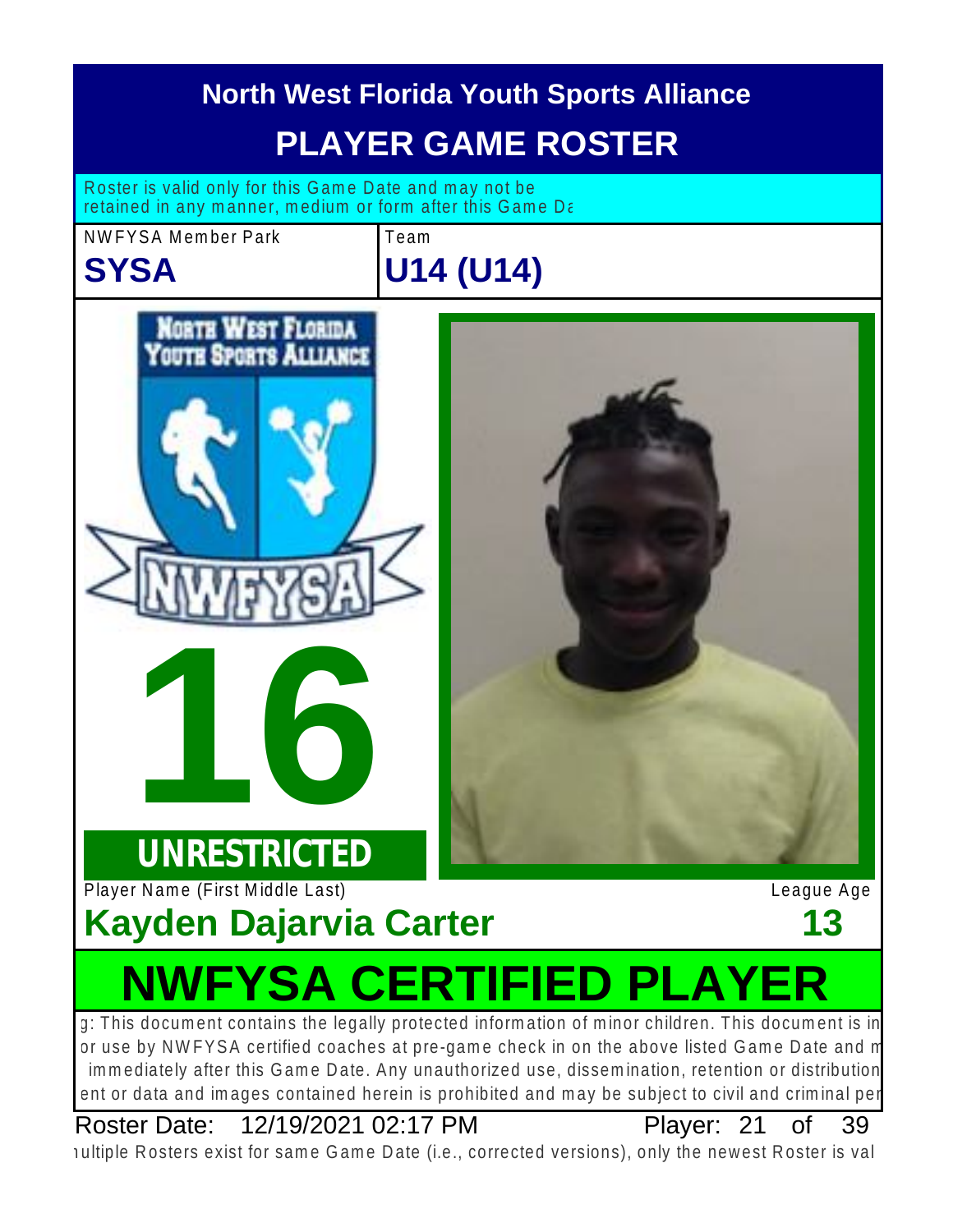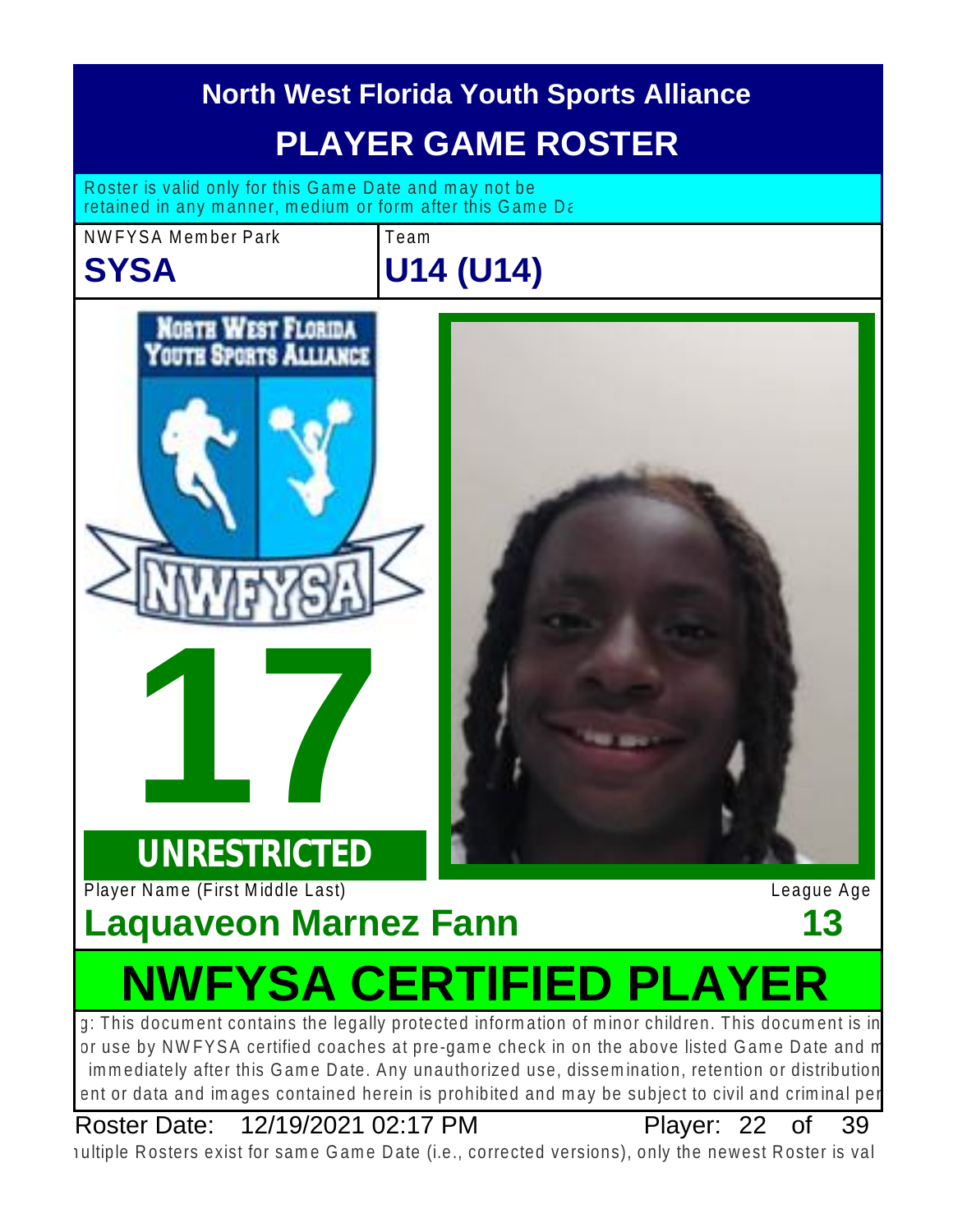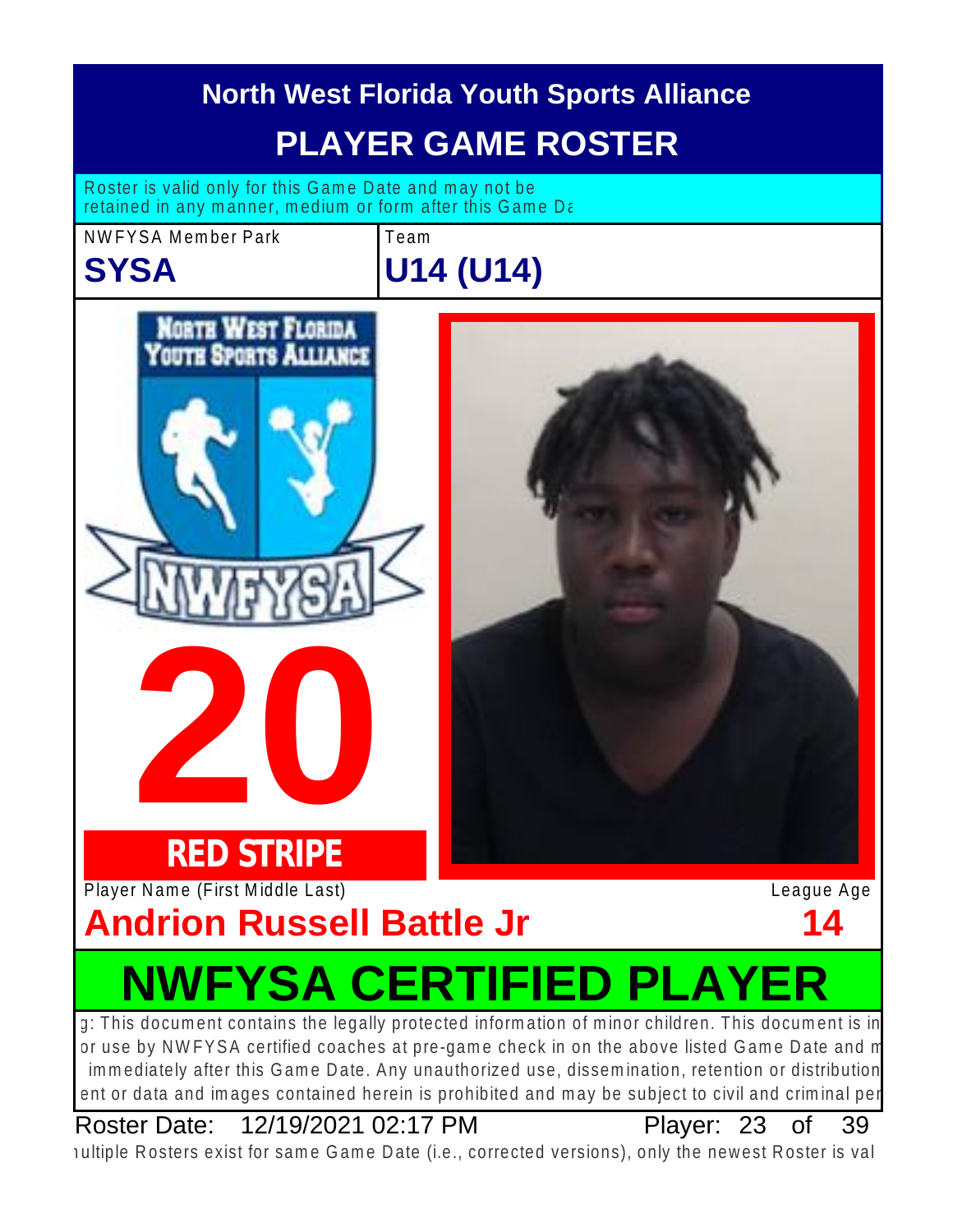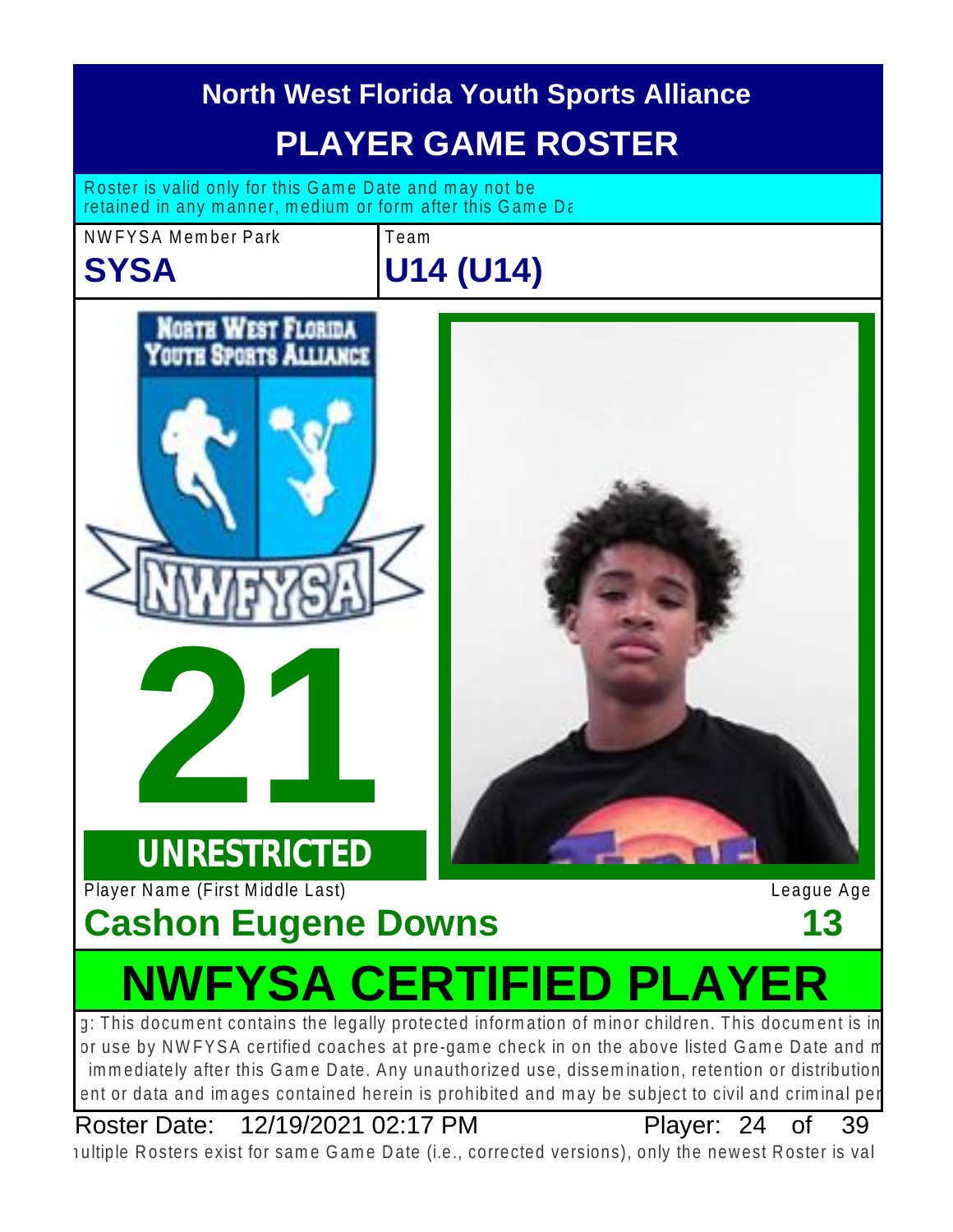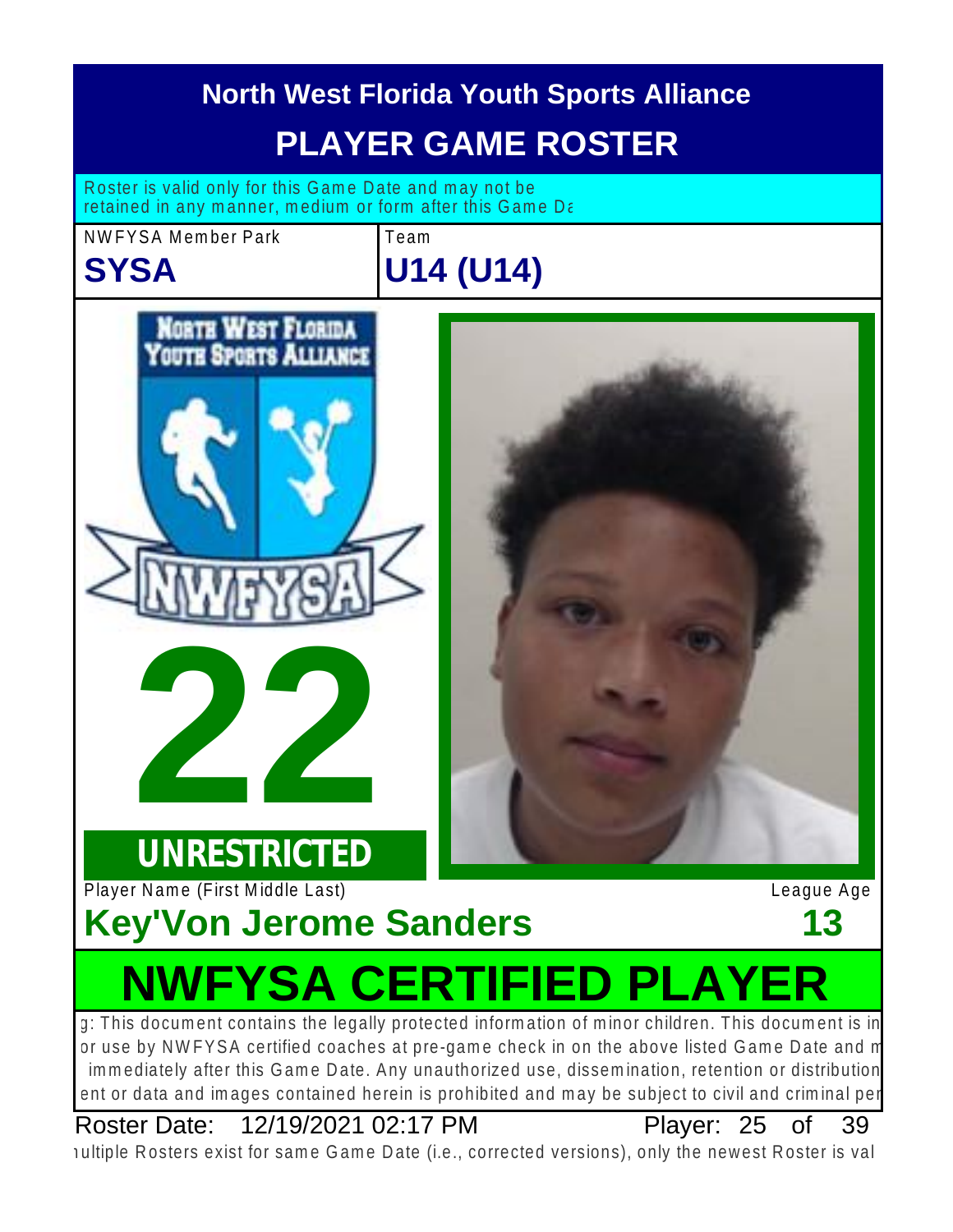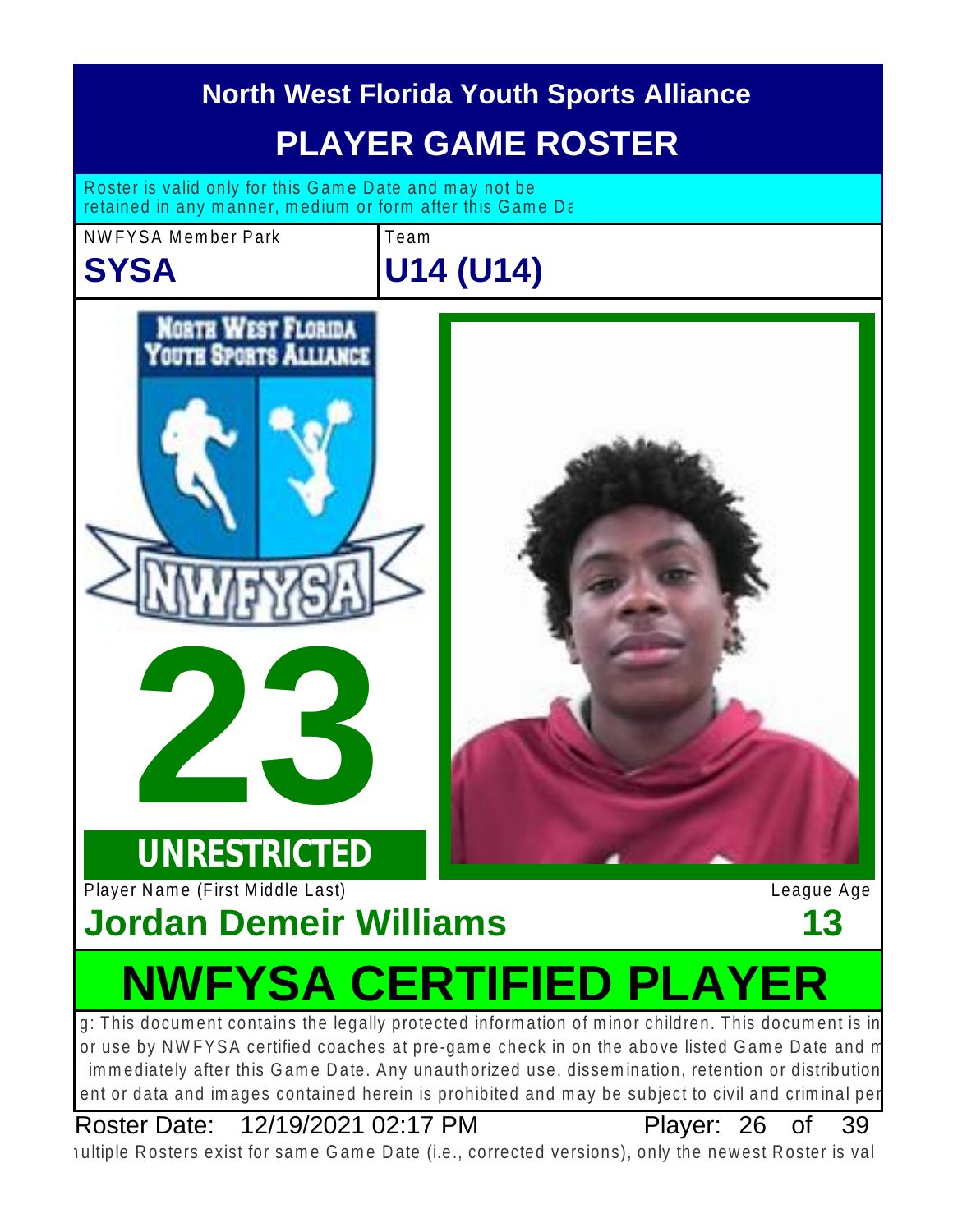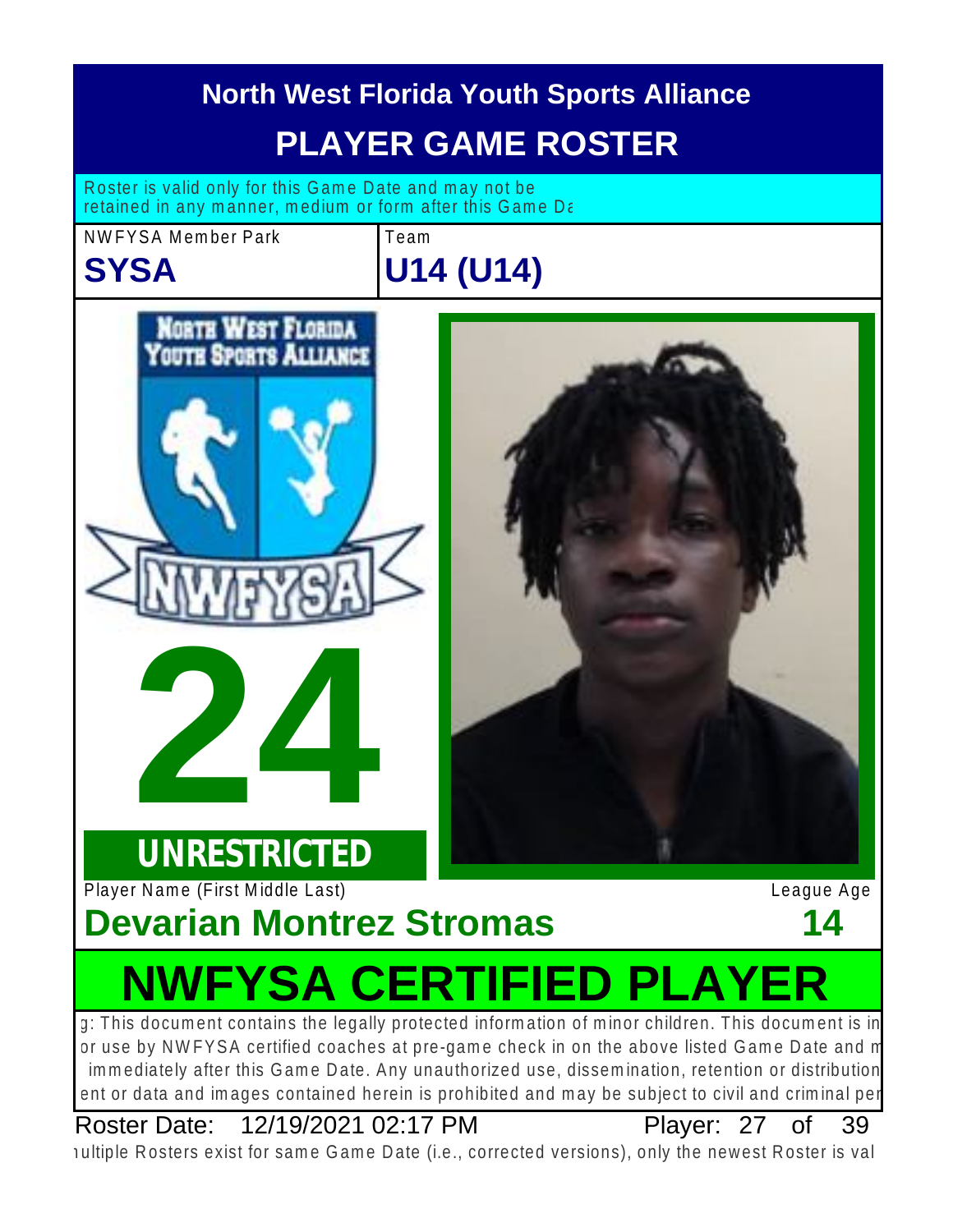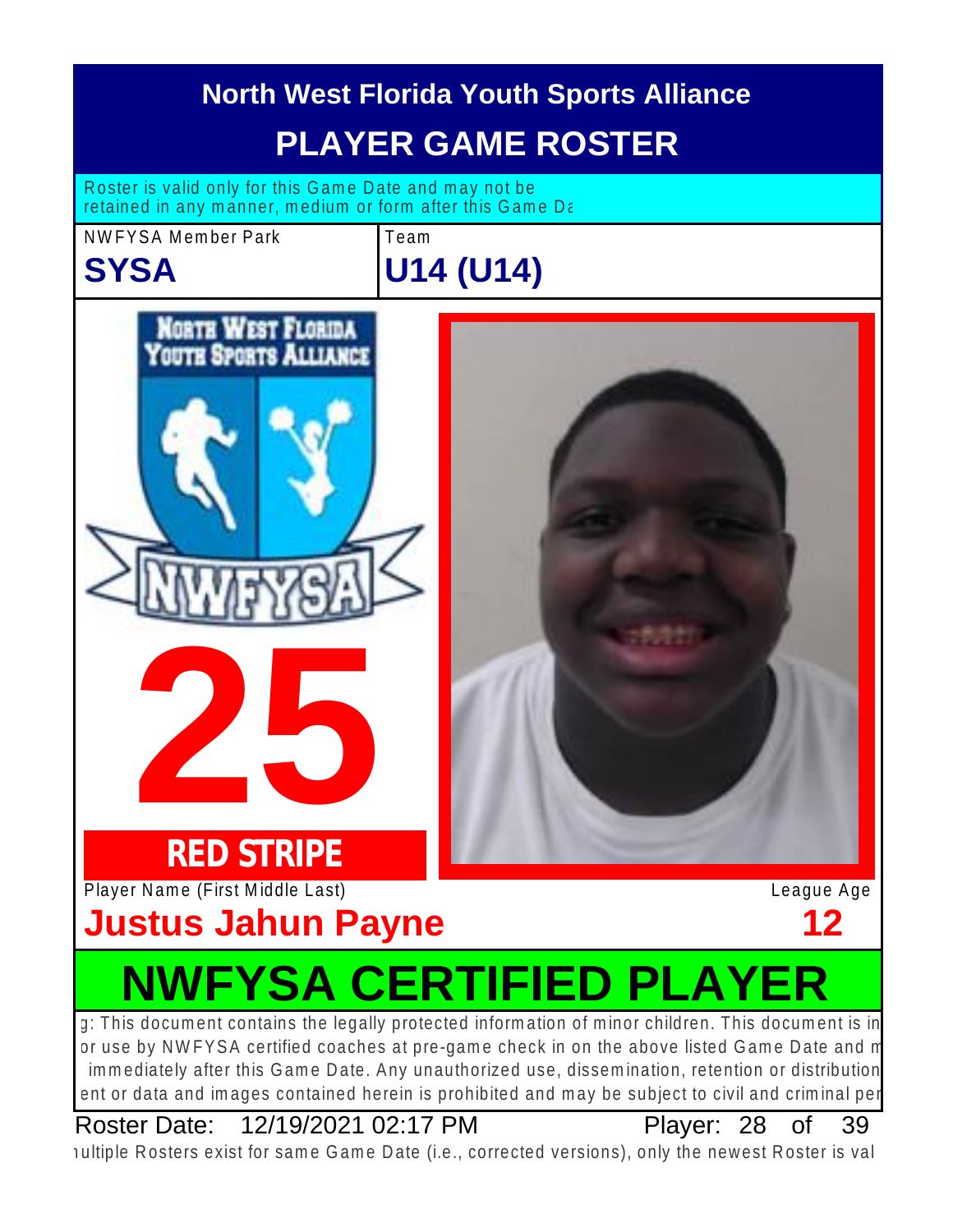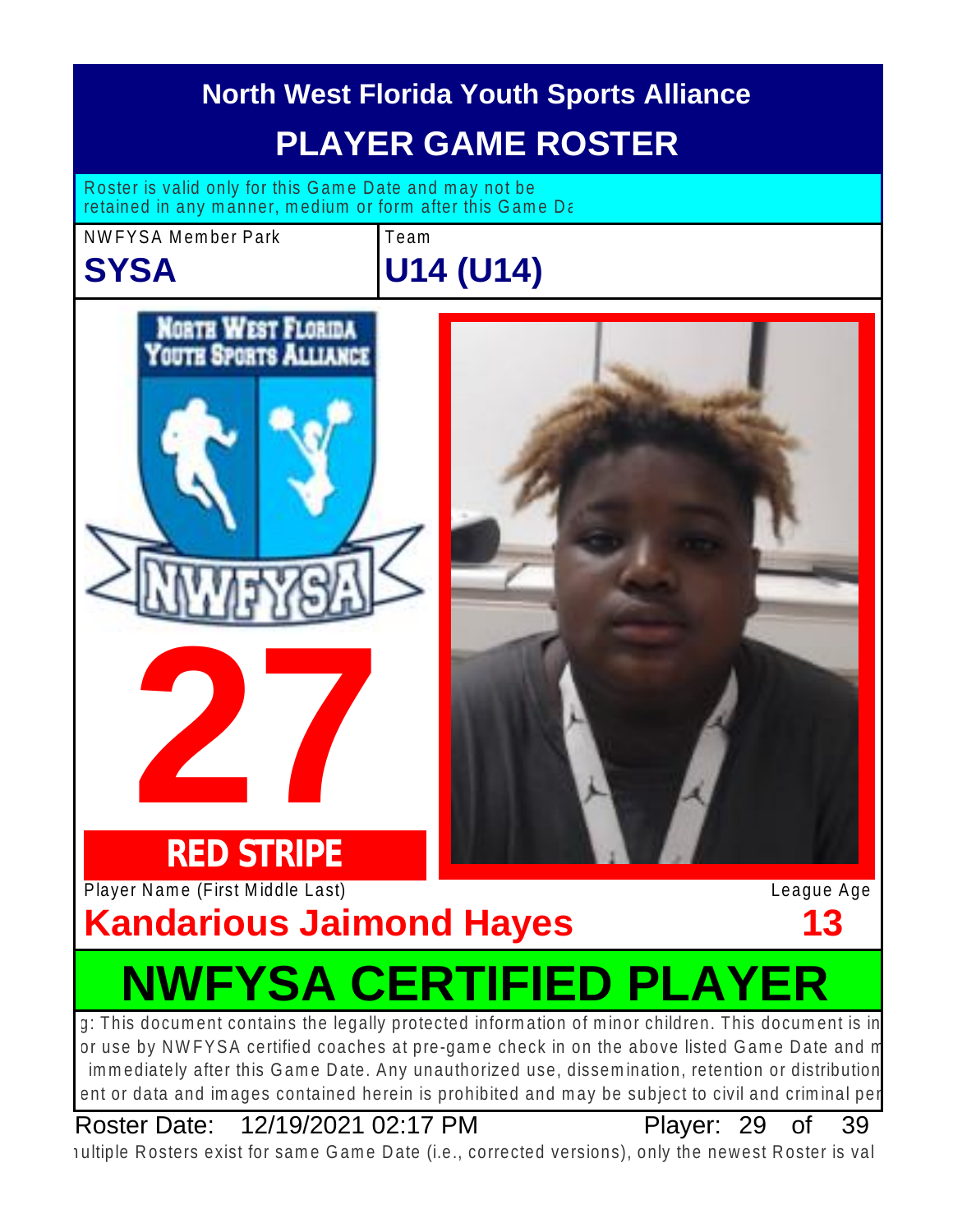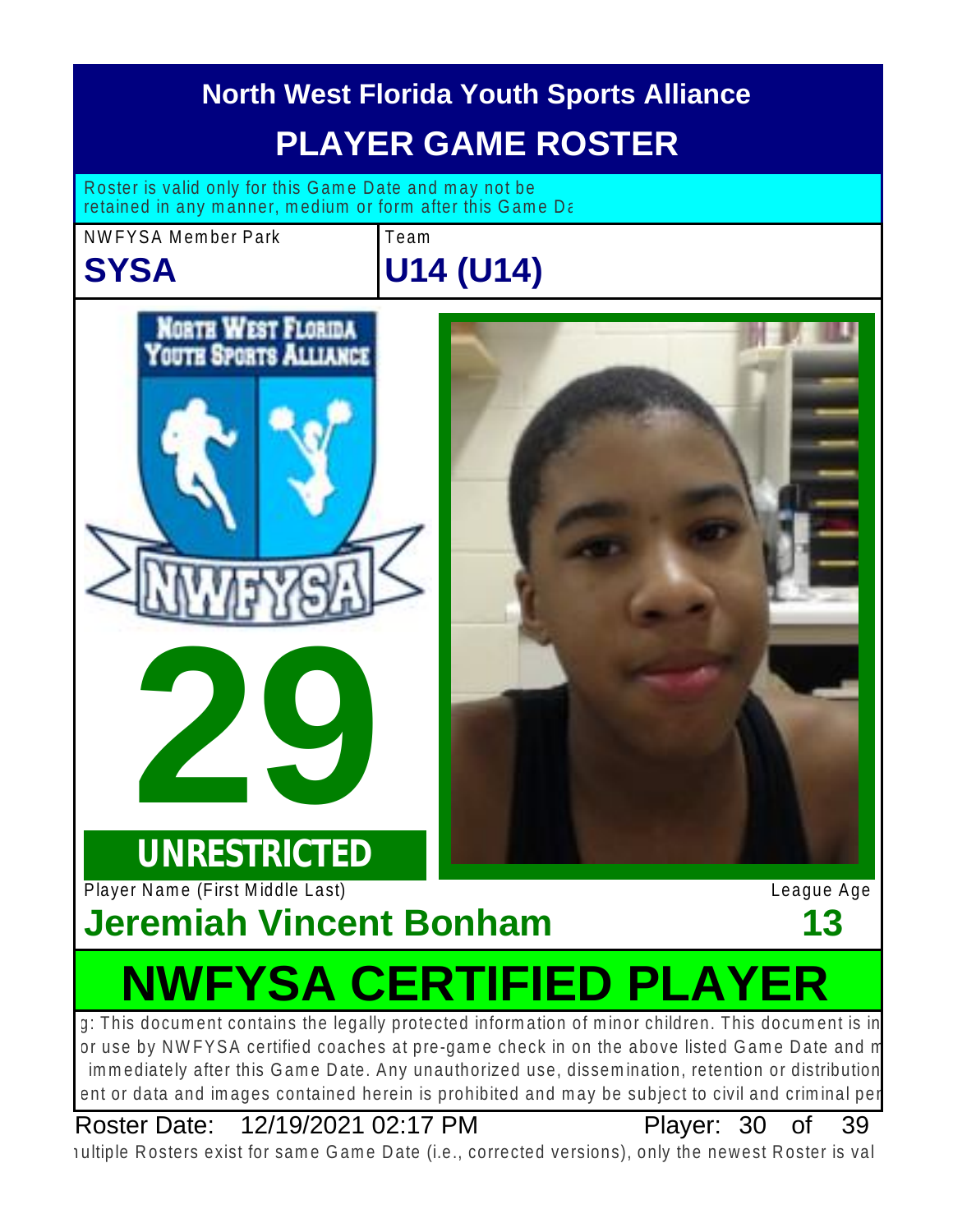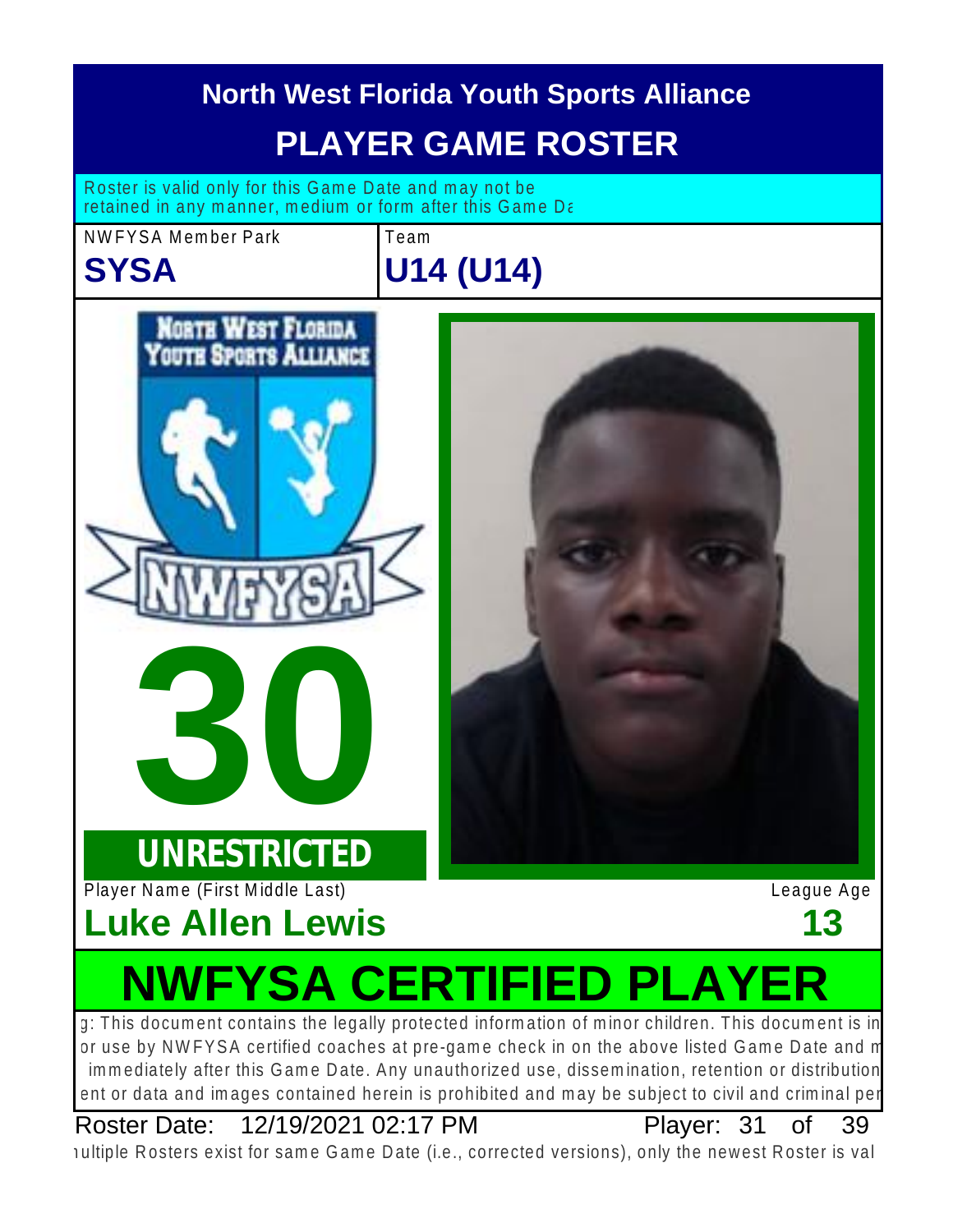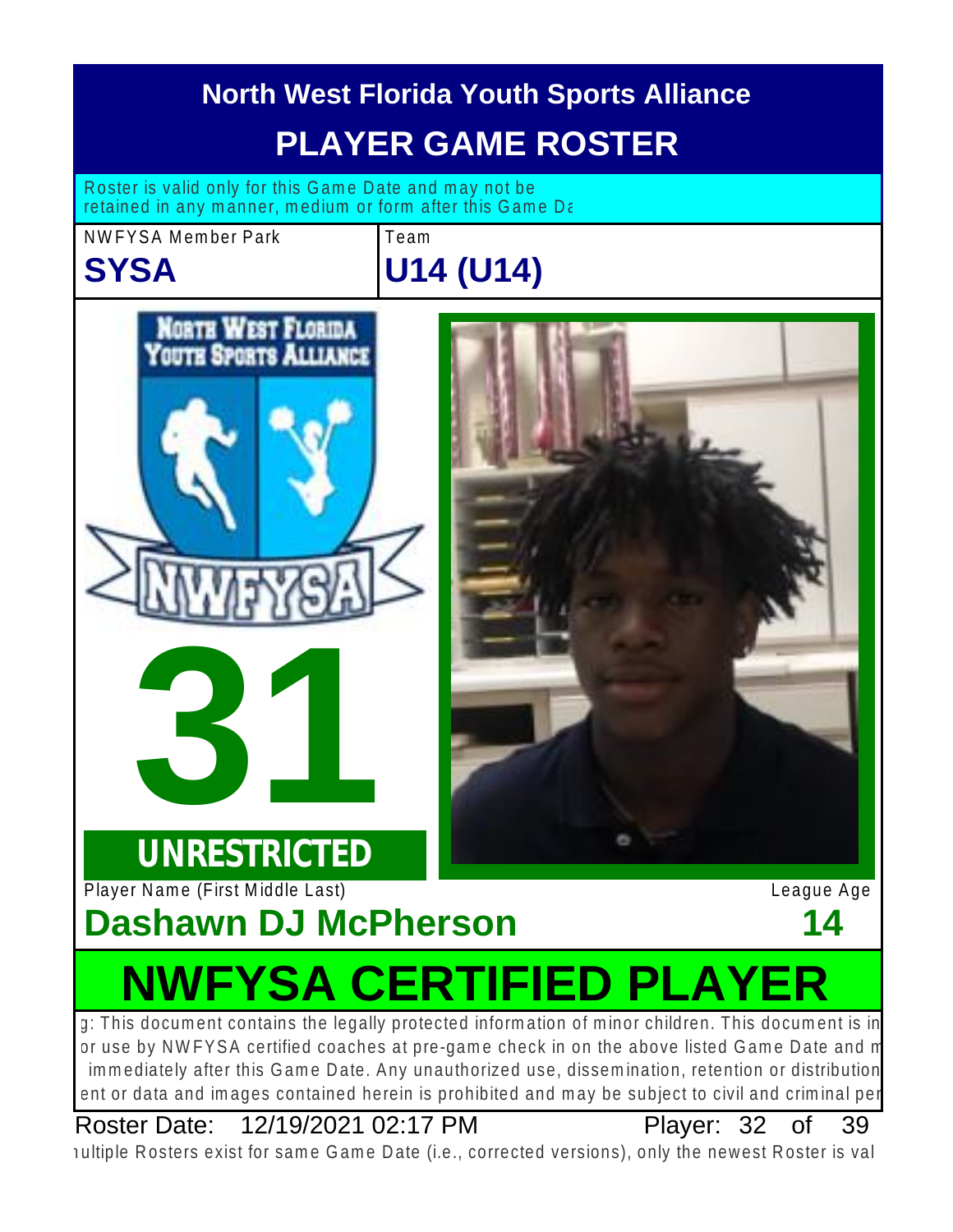

Roster Date: 12/19/2021 02:17 PM Player: 33 of 39

Plaver: 33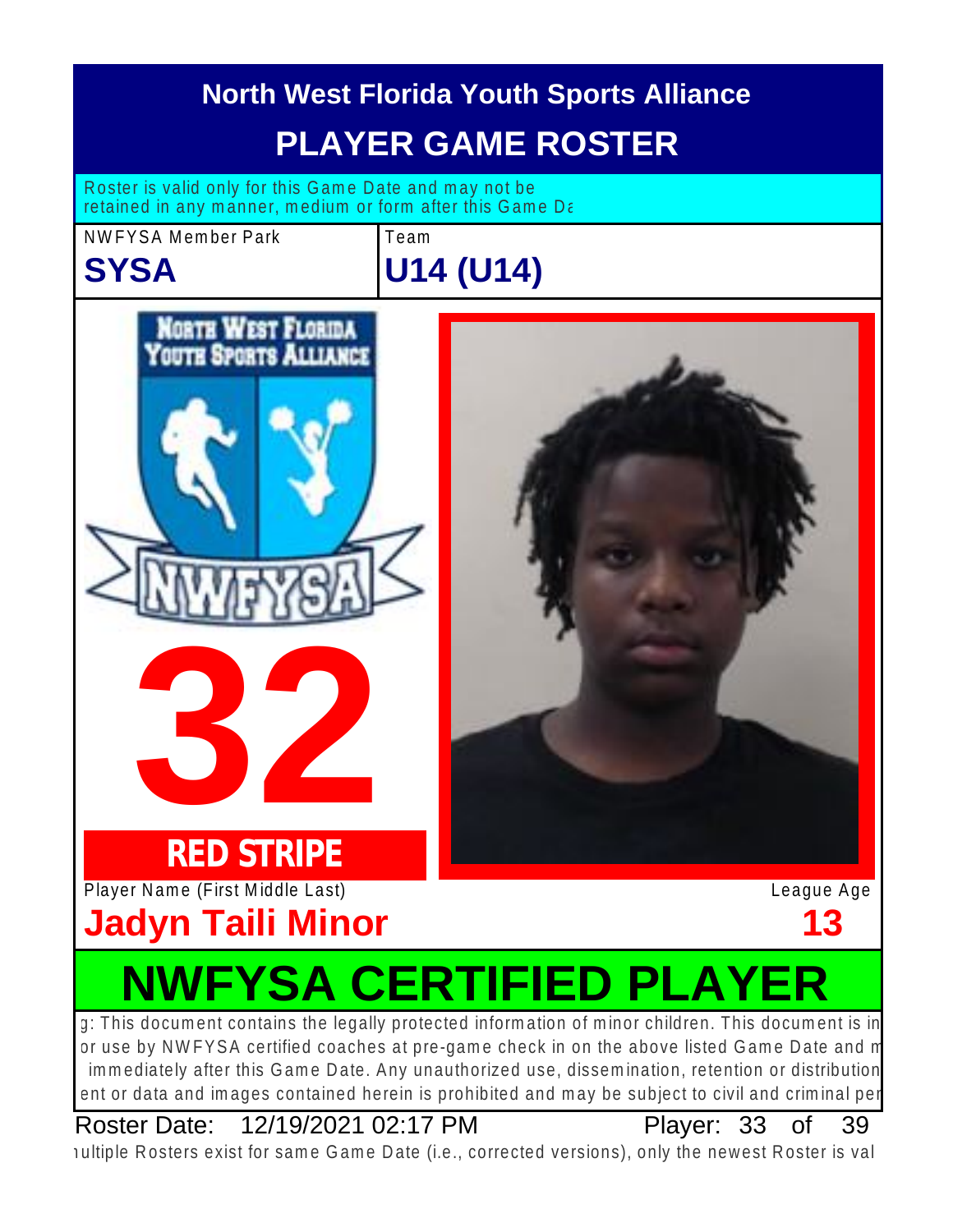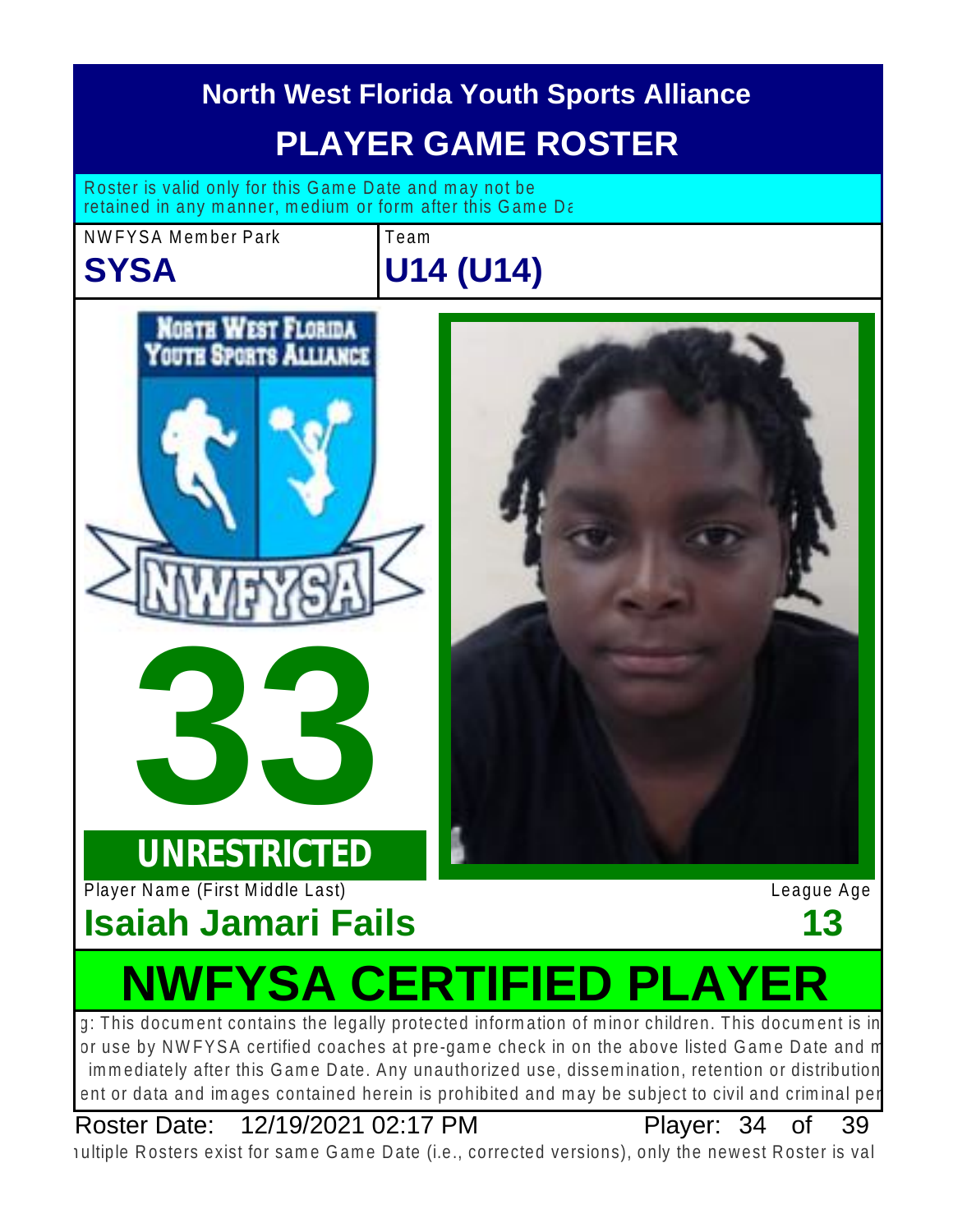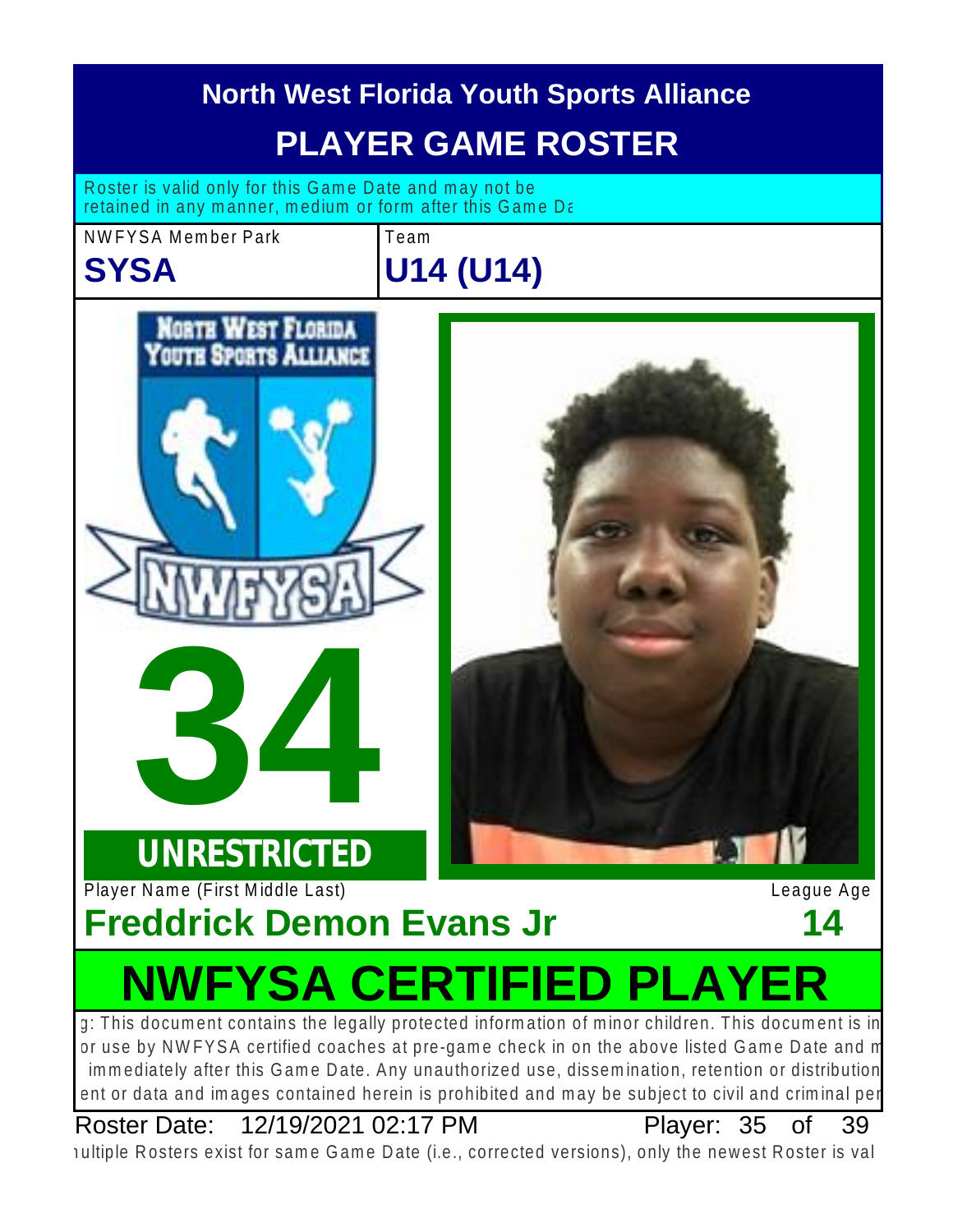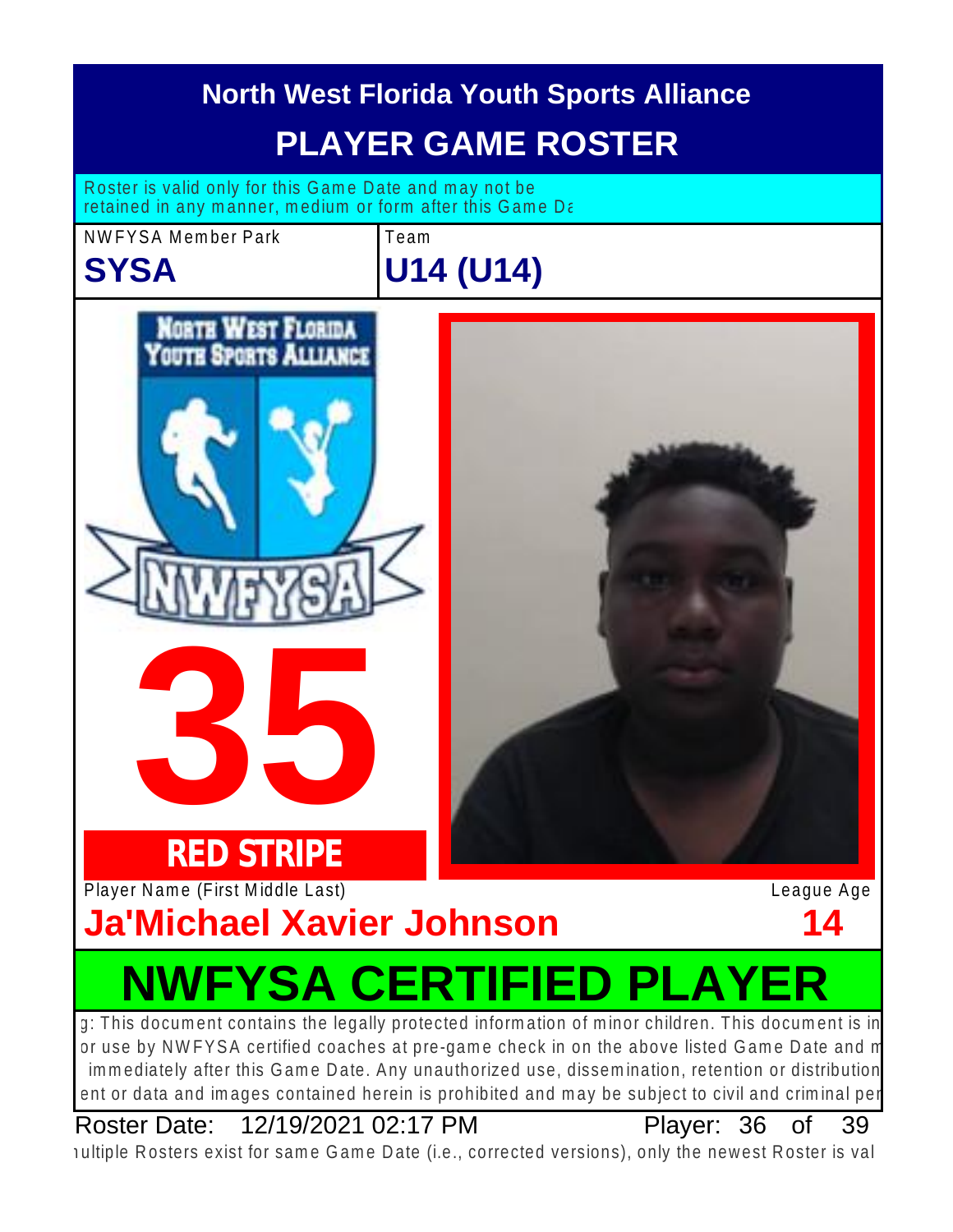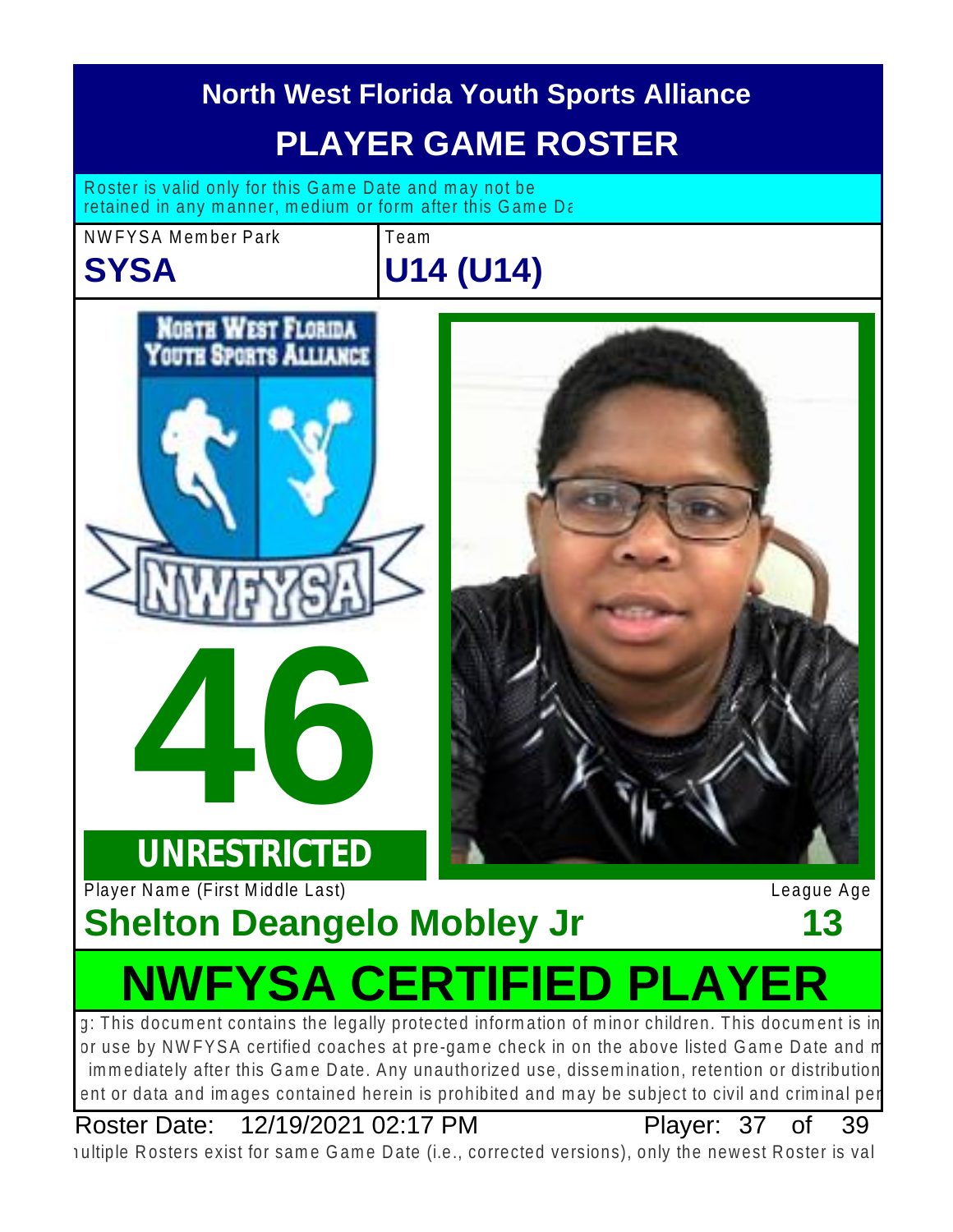